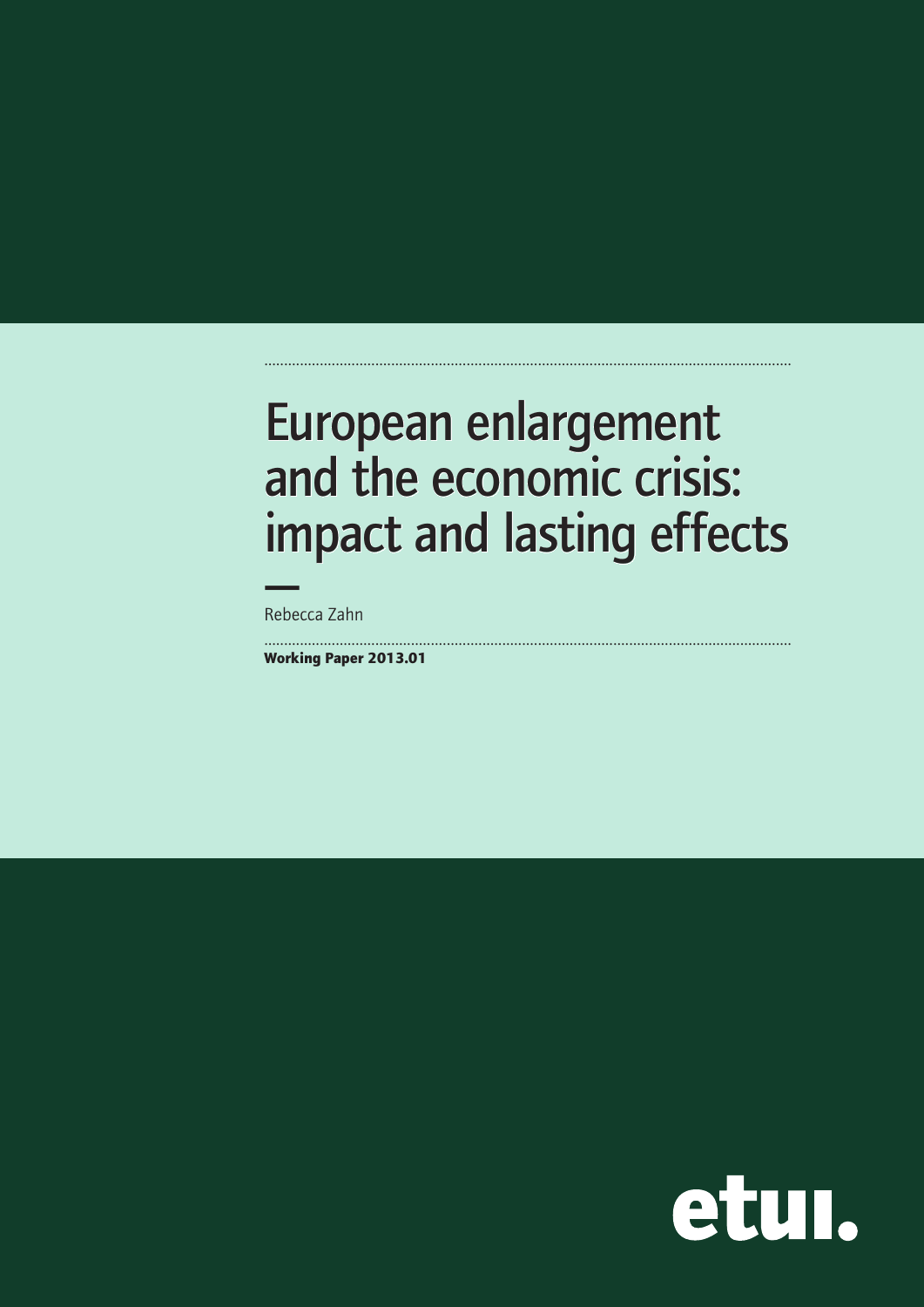# European enlargement and the economic crisis: impact and lasting effects —

.....................................................................................................................................

Rebecca Zahn

**european trade union institute** ..................................................................................................................................... **Working Paper 2013.01**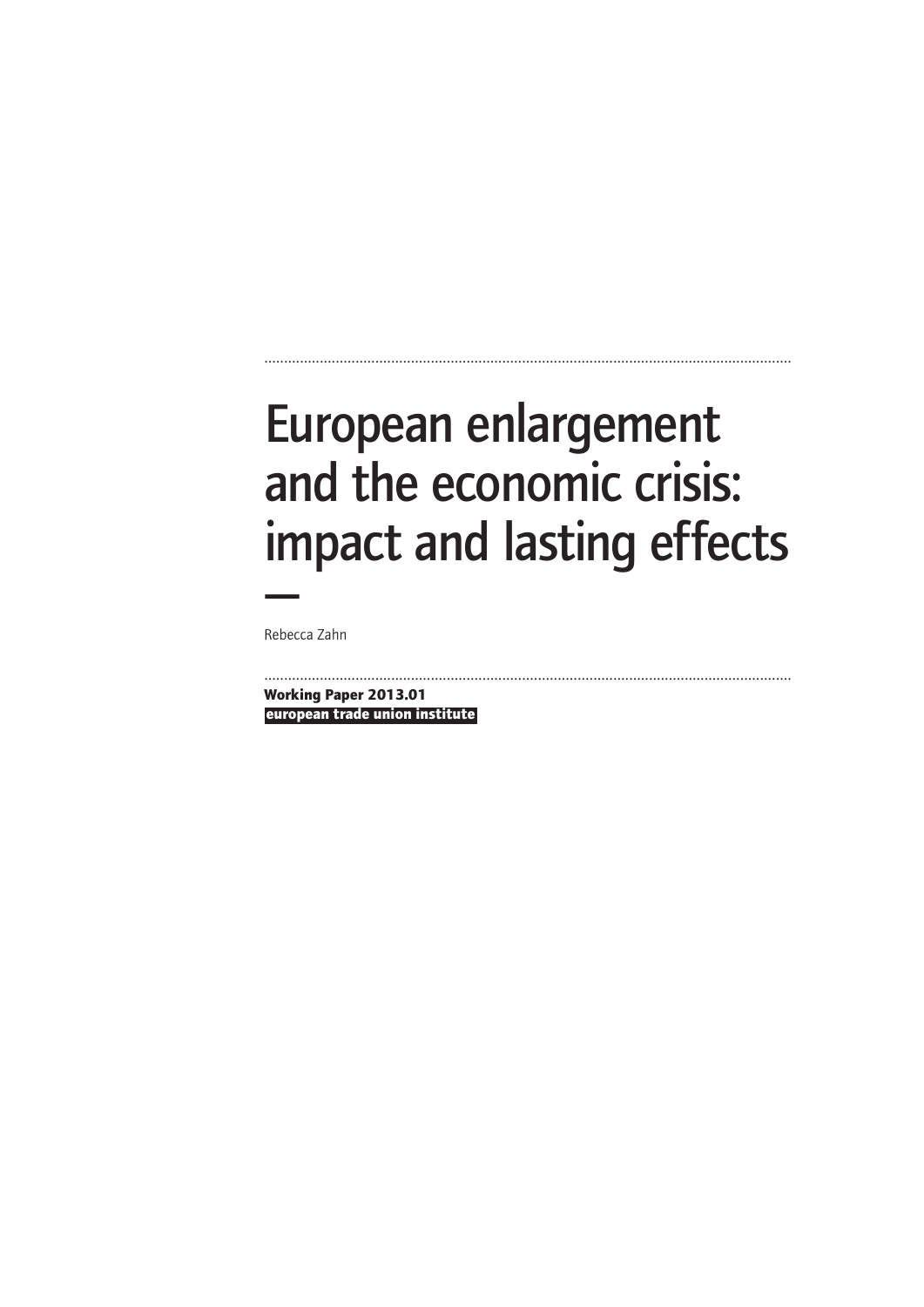Dr Rebecca Zahn is Lecturer in Law at the University of Stirling.

Brussels, 2013 ©Publisher: ETUI aisbl, Brussels All rights reserved Print: ETUI Printshop, Brussels

D/2013/10.574/03 ISSN 1994-4446 (print version) ISSN 1994-4454 (pdf version)

The ETUI is financially supported by the European Union. The European Union is not responsible for any use made of the information contained in this publication.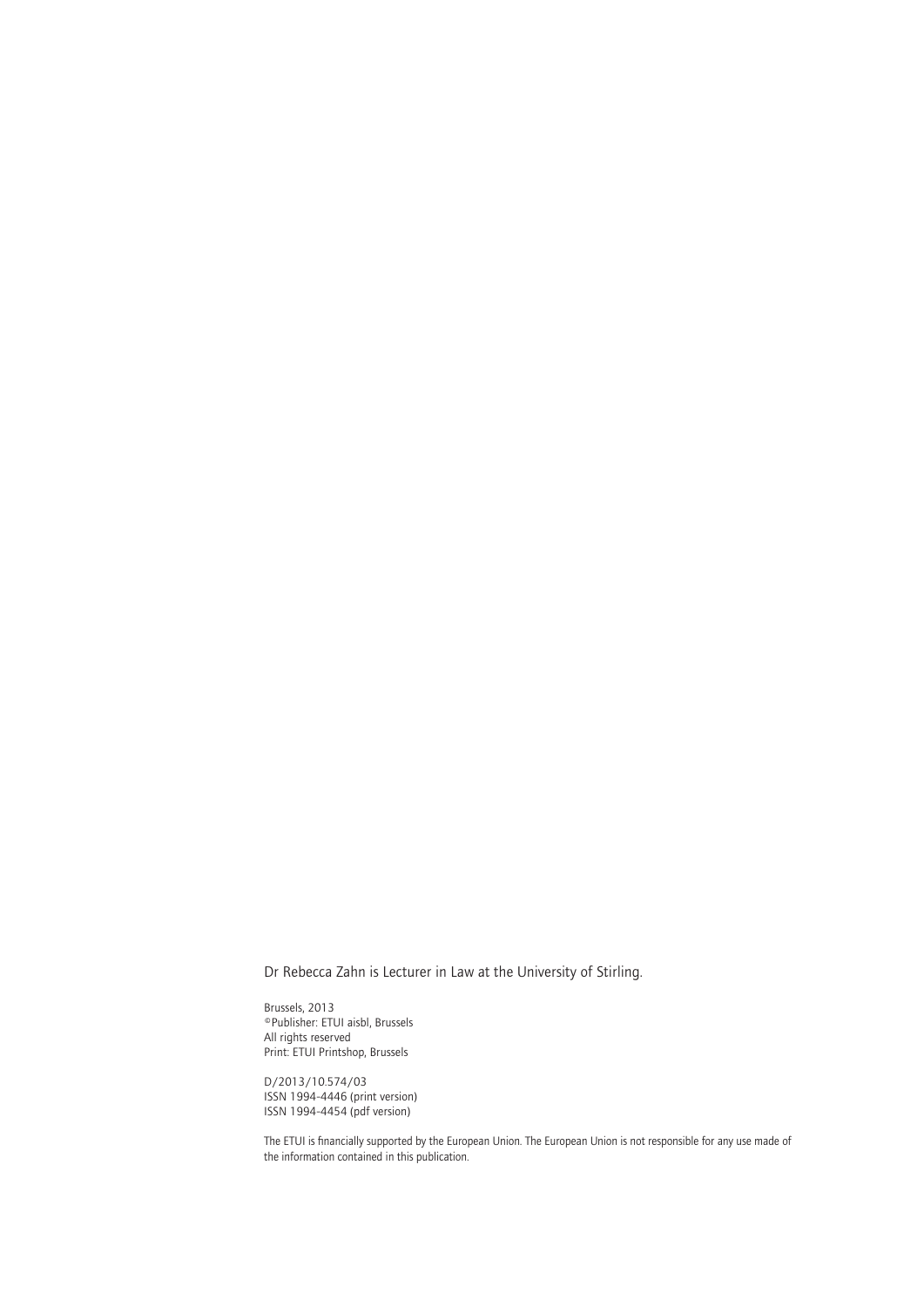#### **Contents**

| 4. The economic crisis and the consequences of European enlargement 17                                                                                                                                                |  |  |
|-----------------------------------------------------------------------------------------------------------------------------------------------------------------------------------------------------------------------|--|--|
|                                                                                                                                                                                                                       |  |  |
| مال من المسين المسين المسين المسين المسين المسين المسين المسين المسين المسين المسين المسين المسين .<br>ويحتل المسين المسين المسين المسين المسين المسين المسين المسين المسين المسين المسين المسين المسين المسين المسين |  |  |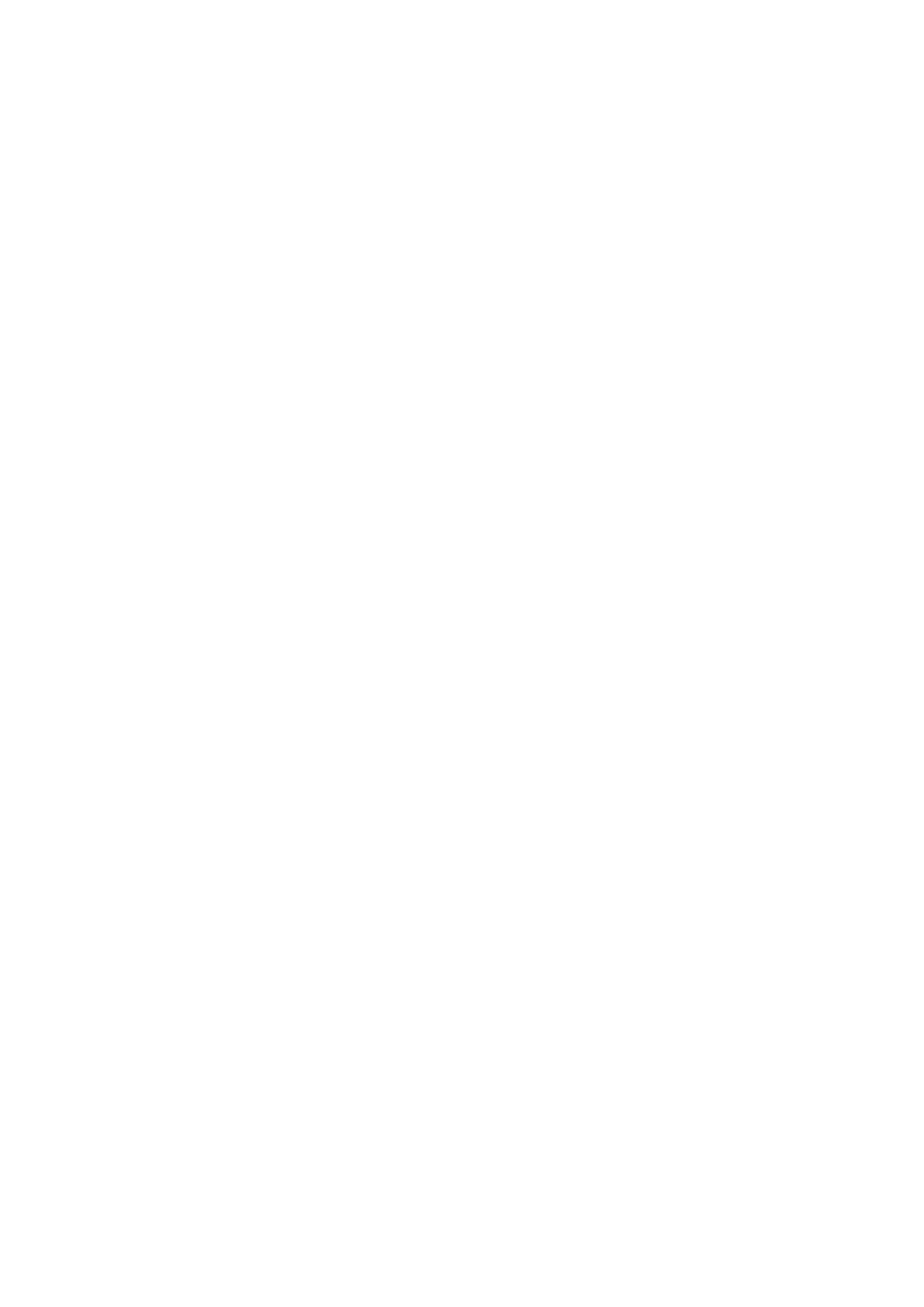#### **Introduction**

Following the enlargements of the European Union in 2004 and 2007, there was a fear amongst trade unions and workers in 'old' member states that large numbers of Central and Eastern European workers and enterprises would avail themselves of their free movement rights under EU law in order to engage in 'social dumping'. As a result, all 'old' member states apart from Ireland, Sweden and the UK initially restricted access to their labour markets for workers from those countries that joined the EU in 2004 (with the exception of Cyprus and Malta). The same happened in 2007 when all 'old' member states apart from Sweden and Finland imposed limitations on the rights of Bulgarian and Romanian workers to move to their territories. The enlargements, taken together, are unprecedented in the history of the European Union. Never had so many accession countries been admitted into the European Union within such a short period of time. In addition, there were large income differences between workers in old and new member states. In terms of labour law, a majority of the ten Central and Eastern European countries which acceded in 2004 and 2007 combined weak domestic labour protection systems with a high proportion of skilled workers and enterprises willing and keen to move. All of these factors placed an enormous strain on the European Union's institutions and structures. Much was written, immediately following the event, on the impact of the enlargements on the European Union, its member states and non-state actors such as trade unions. However, the current economic crisis which started in 2008 has led to a shift in focus away from the social problems that faced the EU and its member states in the immediate wake of the enlargements. Nonetheless, there is a pressing need to address recent developments which have taken place following and as a result of the European enlargements, and to assess the impact of the economic crisis on the European Social Model. This Working Paper takes a first step in this direction by considering the effects of the economic crisis on an enlarged EU and its Social Model taking into account the lasting impact of the recent enlargements.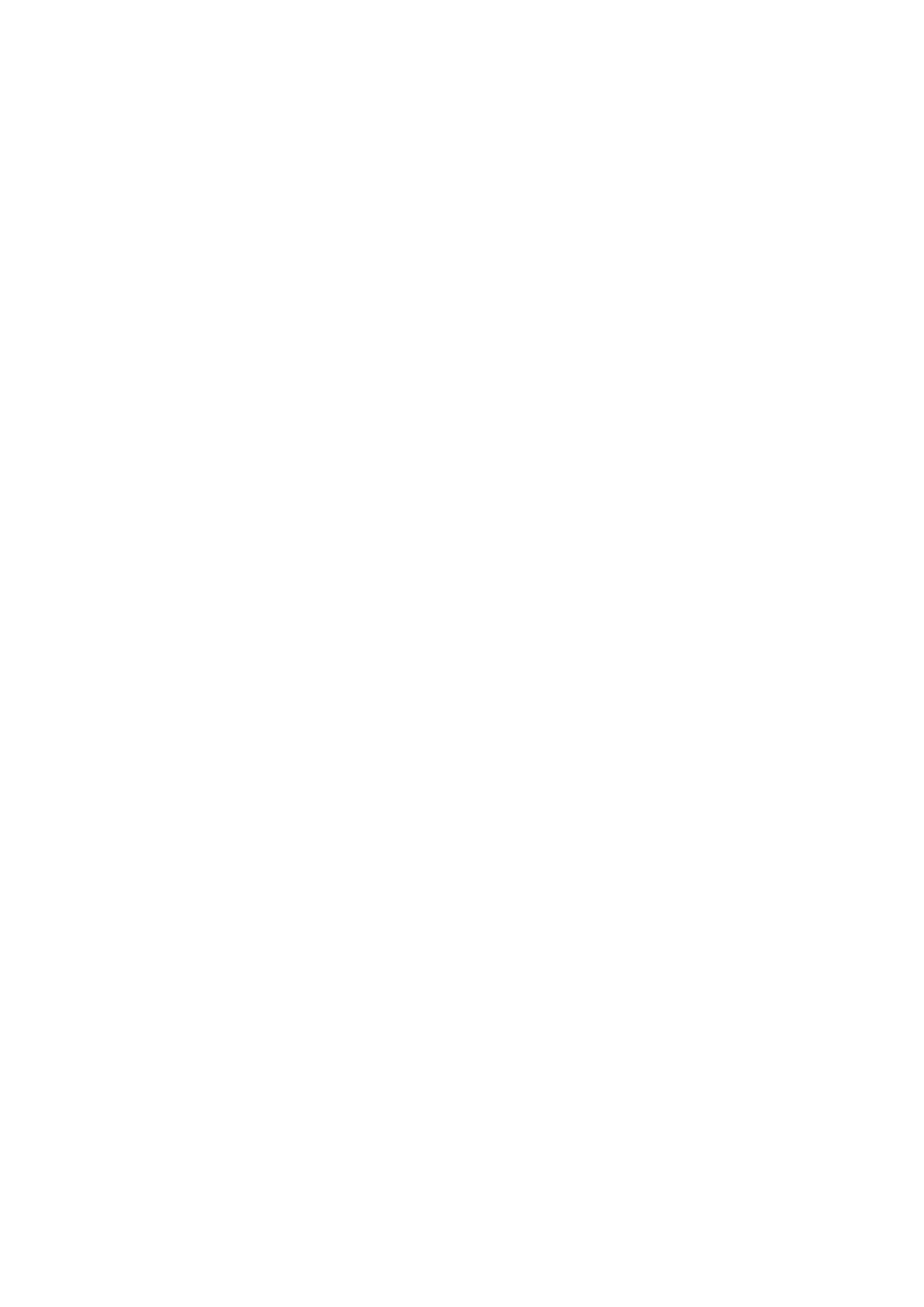## **1. The economic crisis**

The current economic crisis, the biggest financial and economic downturn since the Great Depression, has its origins in the bursting of the American housing bubble and the consequent collapse of the sub-prime mortgage market in the United States in 2007 and 2008. In the years leading up to the peak of the housing bubble, a growing number of mortgage loans were made available to borrowers who did not meet banks' prime lending criteria. In many cases, the original lenders which had advanced these 'sub-prime' loans no longer bore the economic risk that borrowers might default on their loans. This risk had been externalised by means of securitisation, whereby mortgage loans were packaged together into loan portfolios and sold to special purpose vehicles, which then used the loans as collateral for the issue of securities (i.e. debt instruments). Secondary markets enabled the original purchasers of these debt instruments to sell them on to other financial institutions and investors, leading to the international trade in such securities. As the housing bubble burst, subprime borrowers increasingly found themselves unable to meet the repayment obligations under their mortgage loans. With the fall in house prices, the proportion of borrowers in negative equity increased and, accordingly, the full value of non-performing loans could no longer be recovered by enforcement and foreclosure. The consequent shortfall meant that there was insufficient income to satisfy the claims under debt instruments which were issued on the back of sub-prime mortgages. The holders of such securities were left high and dry, along with those institutions which had sold protection against the risk of default in the form of credit derivatives. The ever-growing number of defaults in the sub-prime mortgage market and the global proliferation of mortgage-backed securities led to uncertainty amongst banks as to the exposure of their counterparties to such toxic assets. As a result of this climate of fear, banks stopped lending to each other, thus leading to a shortage of liquidity. Those financial institutions whose business models were predicated on the assumption that they would always be able to satisfy their liquidity requirements by tapping the wholesale markets, such as UK lender Northern Rock, were hit particularly hard by the sudden disappearance of interbank lending. The resultant doubts as to the solvency of Northern Rock brought about the first run on a British bank in more than a century, as customers sought to withdraw their deposits in expectation of the bank going under. As the Robert Schumann Centre (Paulo 2011) explains in a briefing, the crisis peaked in the autumn of 2008 when the US government decided not to save the investment bank Lehman Brothers. Previously, the American state had decided to bail out several financial institutions, such as Bear Sterns, an investment bank, and the mortgage agencies, Freddie Mac and Fannie Mae. The decision to do otherwise in the case of Lehman Brothers further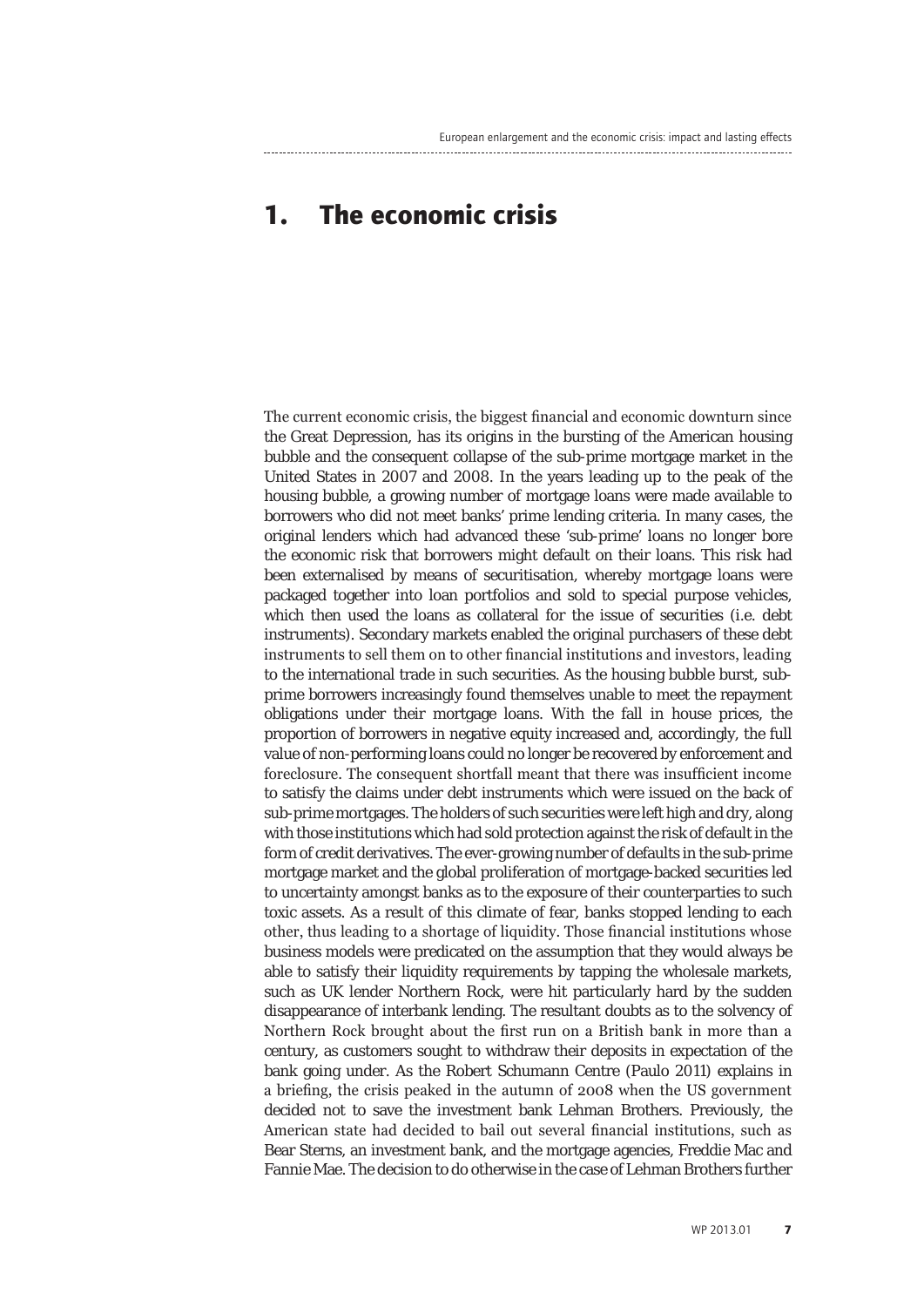destabilised the world's financial markets, and governments in the US and Europe had to step in to provide emergency funding for banks in their countries, to guarantee investments, to provide hefty stimulus packages for their economies and, in some cases, to nationalise failing institutions. The financial crisis in turn developed into a global economic crisis as global GDP contracted in 2009. This global recession considerably reduced public revenues and placed a heavy burden on welfare states. In addition, governments in most developed countries were burdened with costly rescue packages from bailing out banks in the wake of the financial crisis and had to initiate deep spending cuts and austerity measures in order to reduce their public deficit. At the same time, market confidence in sovereign debt faltered as investors and rating agencies began to doubt the creditworthiness of certain countries in the euro-zone – notably, Portugal, Ireland, Greece and Spain. The downgrading of such countries' credit ratings had the effect of raising interest rates for those countries, making it harder for them to service their debt.

In October 2009, Greece admitted that it was no longer able to pay its creditors and, in February 2010, the country was placed under budgetary supervision by the European Commission. European leaders, together with the Commission and the International Monetary Fund have since agreed a number of rescue packages for Greece in exchange for the reform and stabilisation of Greece's public finances. However, this did not calm markets and by October 2011, amidst political turmoil in Greece, euro-zone leaders and the IMF came to an agreement with private lenders to write off part of Greece's debt. The opposition amongst the Greek public to the austerity measures led to the collapse of government in October 2011 and the formation of a unity government. Nonetheless, it remains to be seen whether Greek politicians will be able to force through further austerity measures which are required by the international community as a condition of the rescue. In November 2010, Ireland was forced to draw on the financial support of the European Financial Stability Facility in order to service its debts. Portugal followed in May 2011 and there is a fear that Spain and even Italy may need to rely on financial support in order to meet their debt repayment obligations. In parallel, the euro-zone crisis has created deep rifts between European member states. Within the eurozone, Germany and France have taken a strong lead in pushing for greater integration of euro-zone economies. This culminated in a meeting of European leaders in Brussels in December 2011 at which David Cameron, the UK Prime Minister, was the only European leader to refuse to agree to a change in the EU Treaty which would have provided for deeper integration around tax and budget powers of member state governments. The remaining 26 member states signed their own fiscal pact, the precise details of which are yet to be determined.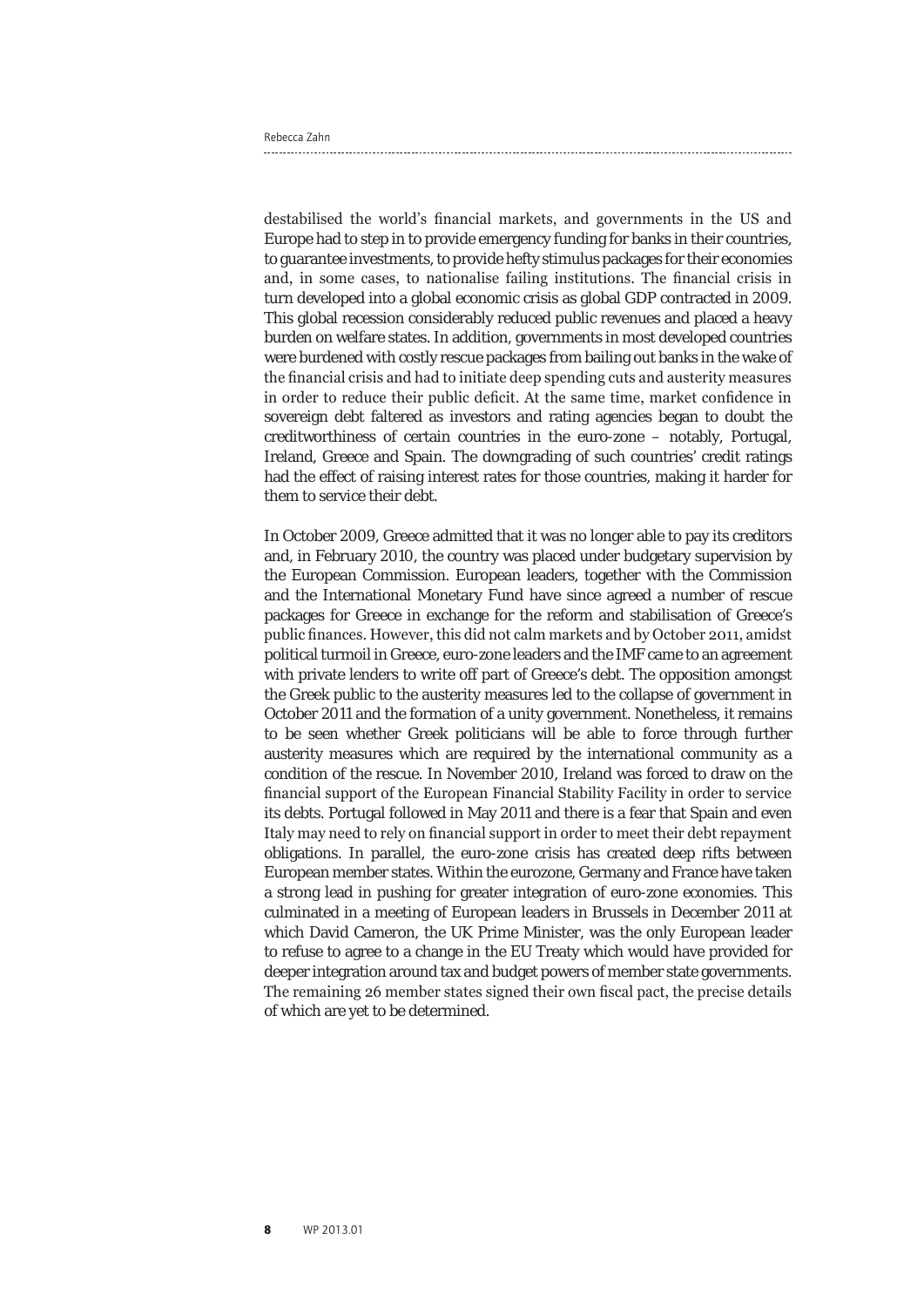### **2. European dimension**

The economic crisis has also had a profound effect on the EU's Social Model which has developed since the early 1990s. The heads of state at the Nice European Council described the European Social Model in the following terms:

'The European social model, characterized in particular by systems that offer a high level of social protection, by the importance of the social dialogue and by services of general interest covering activities vital for social cohesion, is today based […] on a common core of values. […] It now includes essential texts in numerous areas: free movement of workers, gender equality at work, health and safety of workers, working and employment conditions and, more recently, the fight against all forms of discrimination.'

However, this description of the content of the Model does not fully explain its nature. There has been a long-standing debate as to whether the European Social Model really exists and, if so, what its role is. It is often stated, for example, that the European Social Model 'is not really a model, it is not only social, and it is not particularly European' (Diamantopoulou 2003). In contrast, Vaughan-Whitehead (2003) recognises the existence of a European Social Model but lists countless criteria that it must fulfil in order to count as such. A number of more general arguments are also often put forward when discussing the existence, or otherwise, of a European Social Model. First, it is impossible to define a Europewide social model. Every member state has its own system which has developed varying standards, institutions and structures (Alber 2006). It is thus difficult to define a European norm and Social Model. Secondly, even where European standards exist, these are often implemented to varying degrees and in different ways in the member states. It is therefore difficult to speak of a clearly defined 'European Social Model'.

However, the problem may not lie only with the availability of EU norms which may or may not make up a European Social Model. Rather, the difficulty in definition may be due to the criteria used. It is often argued that the European Social Model cannot be compared with national social models which regulate a vast array of social matters. Instead, the European Social Model should be seen as a political tool which enables the EU to create minimum standards in those areas that fall within its competence. These minimum standards are meant to reduce competition between member states which should lead to further European integration. The hope of the EU is that, by combining economic and social welfare, the EU will achieve 'stronger, lasting growth and the creation of more and better jobs' (Commission Communication 2005).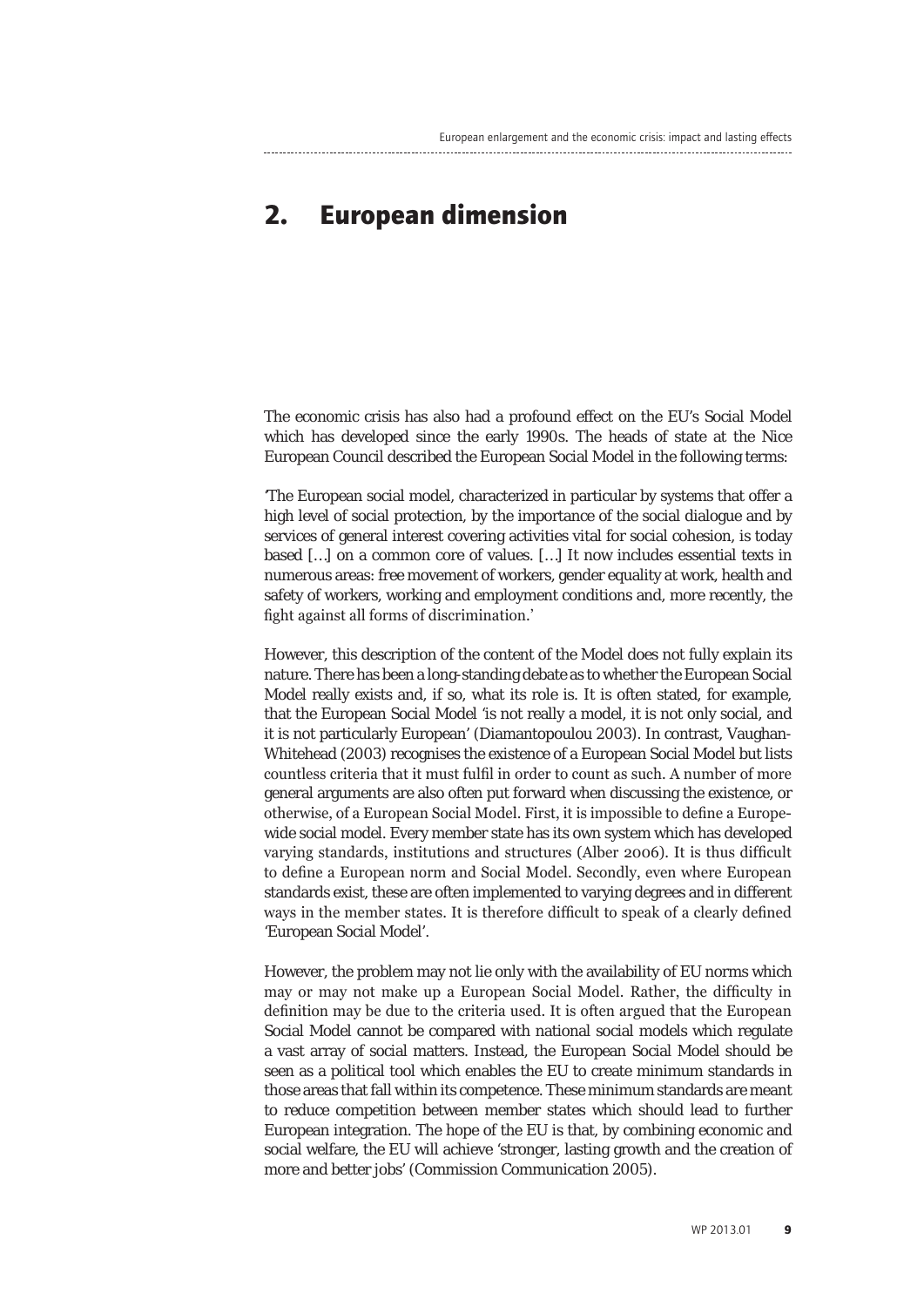The European institutions have adopted a key role in the development of the European Social Model. The European Community has enjoyed a limited amount of competence in the field of labour law since the adoption of the Single European Act in 1986. Apart from the provisions contained in the EU Treaties, which enable the EU institutions to act in order to facilitate the free movement of workers, article 153 TFEU allows for the introduction of directives on working conditions, information and consultation of workers, and equality at work between men and women. Limitations on legislative competence operate in other areas of labour law and, as an alternative, soft law techniques must be used. The European Union repeatedly took advantage of the Treaty provisions to legislate in a number of areas in order to achieve a certain degree of harmonisation in the areas of labour law and social policy across the member states. Particularly following the entry into force of the Maastricht Treaty in 1993, the European Commission, together with the social partners, pursued a social policy. However, Directive 2002/14/ EC establishing a general framework for informing and consulting employees in the European Community marked the culmination of almost a decade of active legislating in the area of social policy by the Commission and the social partners. Even though Directives on social policy are still sporadically negotiated, soft law mechanisms have, since 2002, taken over as the preferred method for achieving an approximation of labour standards across the EU.

A number of reasons have been put forward for this shift towards soft-law mechanisms. Bercusson (2009: 554-555), for example, argues that the paucity of new 'hard law' is due to a lack of enthusiasm for social measures within the European Commission. According to this author, the Lisbon Agenda does not encourage further social developments. Weiss, on the other hand, lays the blame with the member states. His argument is that, following enlargement, the interests of the 27 member states have become too diverse to negotiate effective social instruments. Ashiagbor (2004: 313) argues that 'the resort to soft law [can be seen] as a means of finding a middle ground between legal and political interventions, [which is] particularly important whilst member states continue to be so reluctant to sanction further inroads into their sovereignty.' In either case, the emphasis since 2002 has been on soft law mechanisms – 'framework agreements, joint declarations and guidelines and codes of conduct' (Marginson 2006: 103) – as a means of achieving some sort of harmonisation of national labour laws across the European Union. Moreover, there has been a growing emphasis on the Open Method of Coordination which has been described as a 'means of spreading best practice and achieving greater convergence towards the main EU goals' (Commission Communication 2002). This method 'combines processes of common target-setting by member states, cross-country benchmarking and periodic review' (Marginson 2006: 103). The OMC originated in the context of the EU's Employment Strategy, which is essentially 'a coordinated and Commission-facilitated inter-governmental process' (Marginson 2006: 103). Barnard and Deakin (2002) argue that the OMC can be seen as a way of regulatory intervention which attempts to provide space for experimentation in rule-making and to encourage regulatory learning through the exchange of best practice between different levels. Scott and Trubek (2002) explain that 'the OMC aims to coordinate the actions of several member states in a given policy domain and to create conditions for mutual learning that hopefully will induce some degree of voluntary policy convergence.'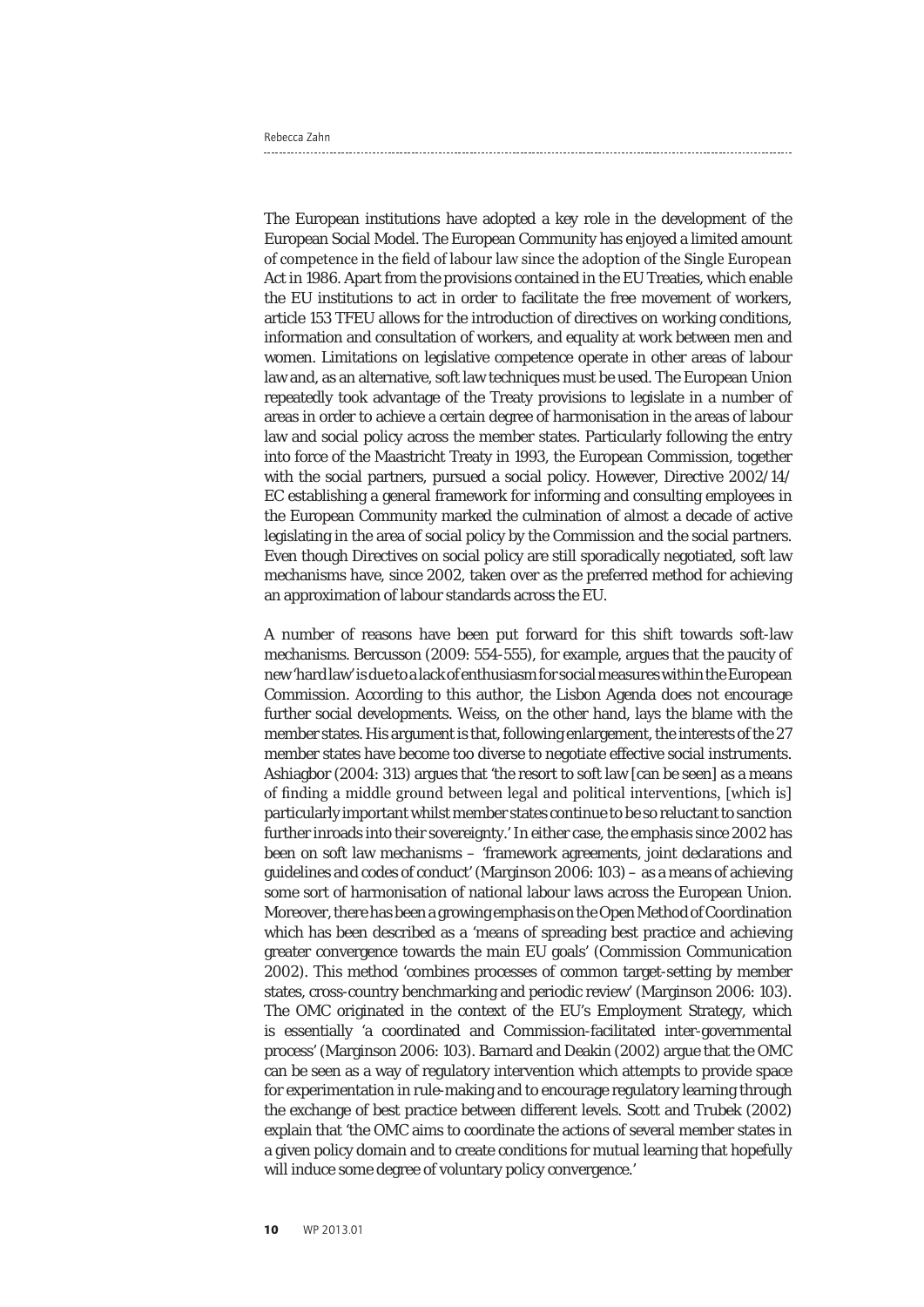The OMC can therefore be seen as 'a response to regulatory failure, as well as a response to the 'joint decision trap' or the 'competency gap' in social policy and in other policy areas' (Ashiagbor 2004: 318). As a form of governance, the OMC 'has the potential to achieve policy coordination without threatening jealouslyguarded national sovereignty, *and* to allow member states to implement policy in accordance with their socio-economic development' (Ashiagbor 2004: 318).

There are conflicting views on the effectiveness of the OMC. Advocates of the method argue that 'with an increasingly differentiated European Union, and in light of […] enlargement, the coordination approach is appealing, as it does not seek to establish a single common framework, but instead, to put the EU member states on a path towards achieving common objectives' (De la Porte 2002: 39). Ashiagbor (2004: 319) suggests that the OMC 'can provide an innovative regulatory strategy which in fact leads to more effective coordination of social policy, by providing a flexible framework in which member states can achieve the aims of European social policy on their own terms.' The characteristics often associated with the OMC are therefore flexibility, adaptability and pervasiveness (Rodriguez and Telo 2004).

Opponents of the OMC challenge its effectiveness and argue that it 'impacts on domestic policy-making only when the European objectives coincide with the national policy objectives' (De la Porte 2002: 50). Empirical research also demonstrates that the OMC tends frequently to be ineffective, particularly as there are no time constraints on implementation or enforcement mechanisms to ensure compliance. Moreover, according to one author (Hatzopoulos 2007: 318-319), the OMC may:

'damage the future legitimacy of the EU and its Institutions […] as it does not confer any new competencies on them but specifically limits their reach on national policies in the fields concerned. More importantly still, there is a risk that the OMC replaces the classic Community method in fields where the latter currently prevails.'

The lack of legislative measures in the field of labour law since 2002 seems to confirm such suspicions.

However, following the recent European enlargements, there is a pressing need for European initiatives to counter their negative effects. The underlying rationale for the European social policy has hitherto been the demand for broad equivalence in labour standards to minimise competition across member states. Following the European enlargements and the accession of ten Central and Eastern European States, with their differing labour relations systems, this task has become increasingly difficult. As one author comments (Vaughan-Whitehead 2003), two common features of the labour markets of the new member states are their relatively low levels of employment and productivity. They are thus prime targets for enterprises from old member states seeking to outsource or relocate labourintensive stages of production. Furthermore, most of the new member states of Central and Eastern Europe have adopted the liberal-individualist approach to social and welfare policies. This has gained ground without a development of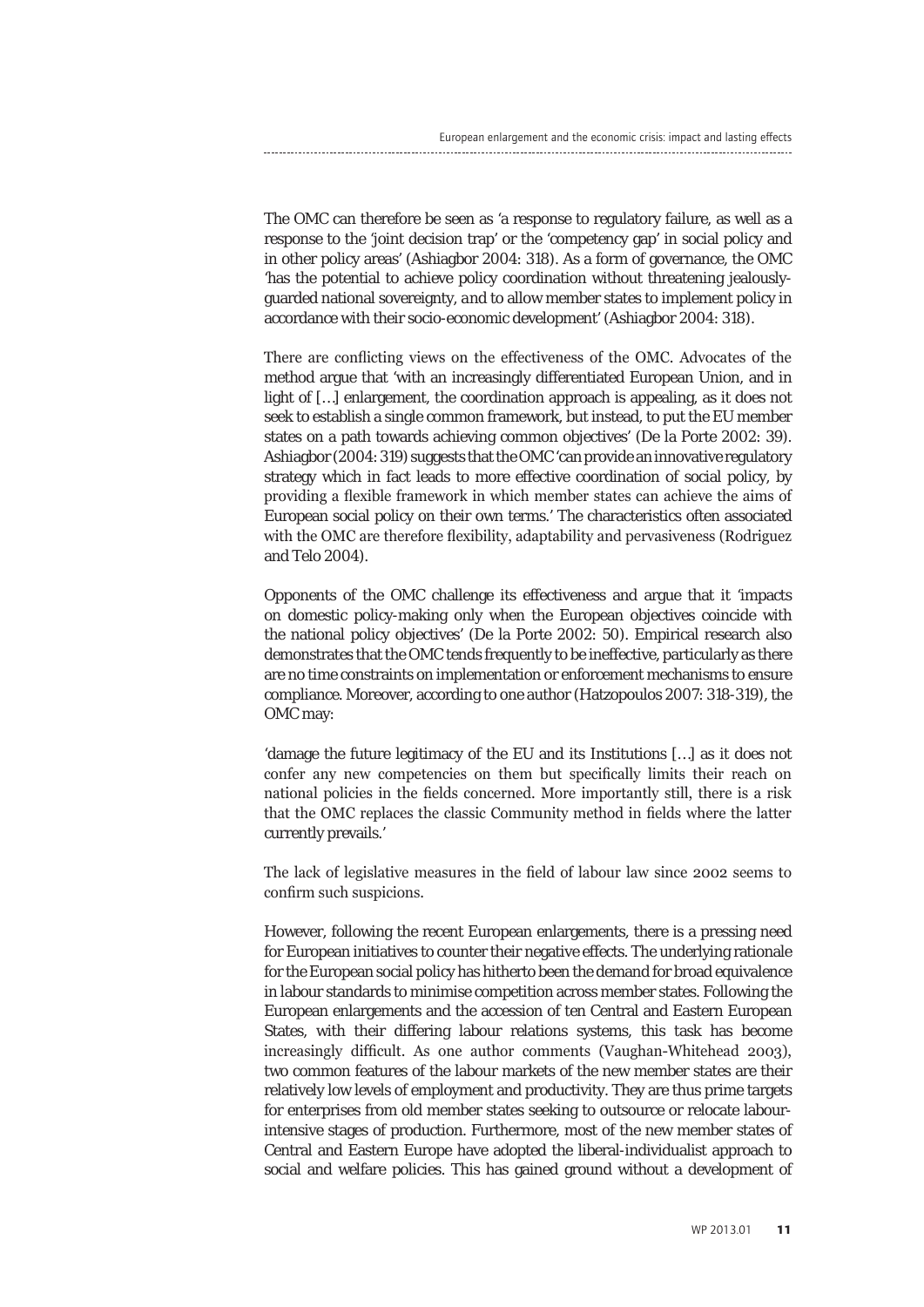adequate social dialogue and worker representation. Yet, 'from the perspective of the new member states of Central and Eastern Europe, this process [of relocation by enterprises], and that of the related migration of some of their workers to the old member states, are the means by which convergence on Western European levels of productivity and per capita income are achieved' (Adnett & Hardy 2005: 201).

The negative impact of this movement of enterprises and workers culminated in the *Viking* and *Laval* decisions of the European Court of Justice in 2007 and 2008. In these cases, the ECJ was asked to balance fundamental collective rights with the free movement provisions enshrined in the Treaty on the Functioning of the European Union.

In the *Viking* case, the English Court of Appeal referred a number of questions to the ECJ regarding the extent to which trade unions are able to use industrial action to resist dumping in the EU. The facts of the case are relatively straightforward. Viking Line ABP (Viking), a ferry operator incorporated under Finnish law and running regular services on the route between Tallinn and Helsinki, sought in 2003 to reflag its vessel by registering it in Estonia. The reason for this was the higher wages applicable under the terms of a collective agreement, governed by Finnish law, with the Finnish Seaman's Union (the FSU) and which caused Viking to run its services at a loss on the above-mentioned route. In accordance with Finnish law, Viking gave notice of its intentions to reflag to the FSU who opposed the plans. Based on the 'Flag of Convenience' policy of the International Transport Workers' Federation (ITF), the FSU requested that the ITF, whose headquarters was in London, send out a circular asking its affiliates to refrain from entering into negotiations with Viking, which it duly did. Despite numerous negotiations, the ITF's circular remained in force and prevented Viking from pursuing its intention of reflagging its vessel. Following Estonia's accession to the European Union in 2004, Viking brought an action before the High Court of Justice of England and Wales requesting it to declare the action taken by the ITF and the FSU contrary to the provisions on the free movement of establishment contained in the TFEU; to order the withdrawal of the ITF's circular; and to order the FSU not to infringe the rights enjoyed by Viking under EU law. The court granted the order on 16 June 2005 on the grounds that the actual and threatened collective action constituted a restriction on freedom of establishment. However, this was appealed by the ITF and the FSU who claimed, *inter alia*, that the right of trade unions to take collective action to preserve jobs is a fundamental right recognised by Title X of the TFEU. Before deciding the case before it, the Court of Appeal referred to the ECJ a number of questions pertaining to, *inter alia*, the relationship between social rights such as the right to take collective action, and the rights on freedom of movement guaranteed by the Treaty.

While the ECJ accepted that the right to take collective action must be regarded as a fundamental right forming an integral part of EU law, it ruled that this right may be subject to restrictions. In particular, the exercise of the fundamental right must be reconciled with the requirements of the Treaty. In attempting such reconciliation, regard must be had to the principle of proportionality. Leading on from this, the Court considered whether the restriction on freedom of establishment by the FSU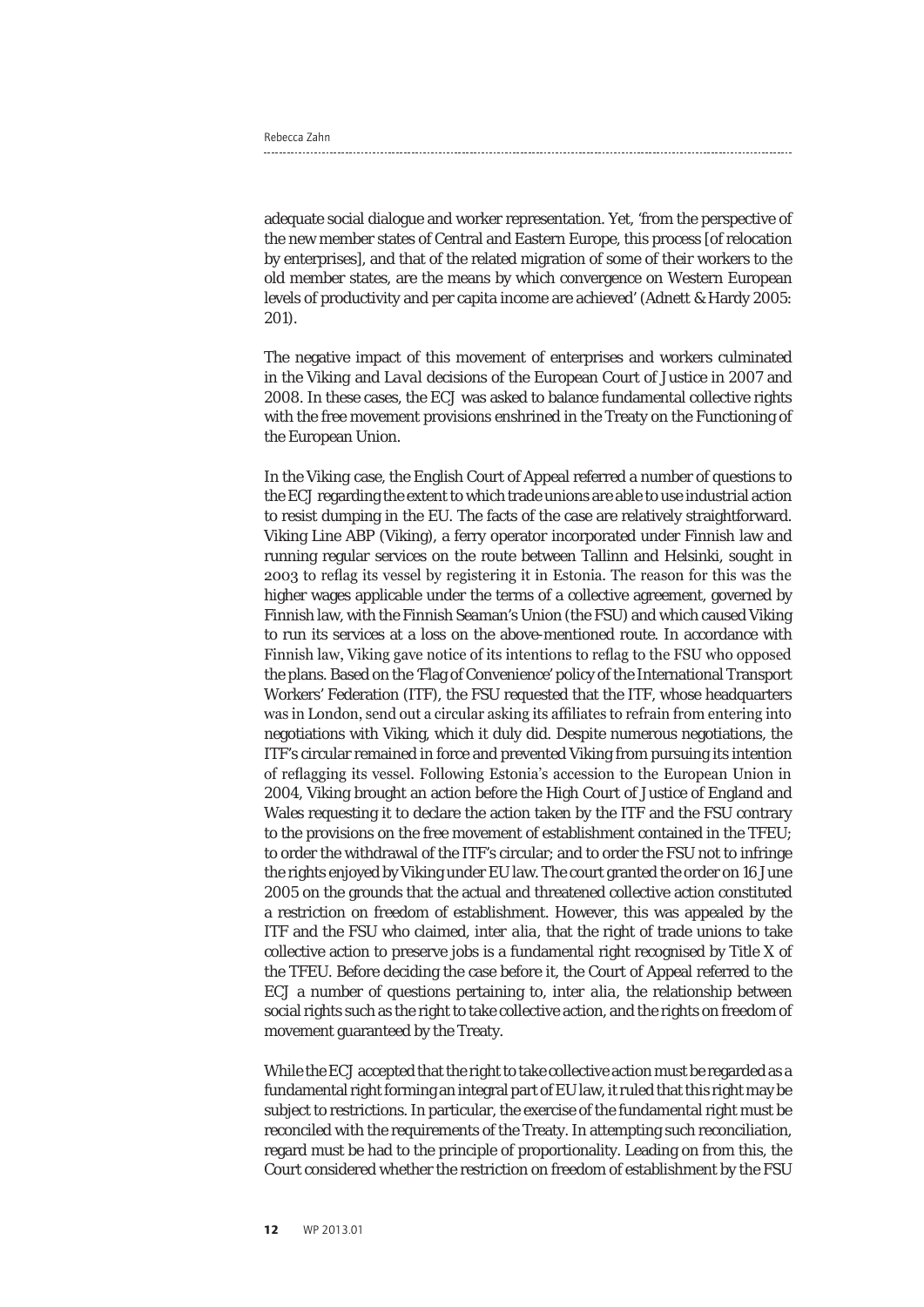and the ITF in this case could be justified. The Court elaborated on the balance to be struck between the right to collective action and freedom of establishment. The collective action must pursue a legitimate aim compatible with the Treaty and be justified by overriding reasons of public interest. Furthermore, according to settled case law, the restriction would have to be proportionate to the objectives being pursued. The ECJ left it up to the national court to consider whether the collective action could be justified in this case.

The *Laval* case originated in May 2004, when Laval un Partneri ('Laval'), a Rigabased company incorporated under Latvian law, posted workers to Sweden in line with Directive 96/71 on the posting of workers ('the Posted Workers Directive') to work on building sites operated by a Swedish company. In June 2004, Laval, on the one hand, and the Swedish building and public works trade union, *Svenska Byggnadsarbetareförbundet* ('Byggnadsarbetareförbundet'), on the other, began negotiations to determine the rates of pay for the posted workers contained in a collective agreement for the building sector. However, negotiations failed and Laval signed collective agreements with the Latvian building sector trade union, to which a large majority of the posted workers were affiliated. As a result, the Byggnadsarbetareförbundet established a blockade – legal under Swedish law – of all sites on which Laval was working in Sweden. In addition, the Swedish Electricians' Union gave notice of sympathy action directed against electrical installation work at all the construction sites of the company in Sweden. This led to the posted workers being sent back to Latvia.

Laval brought an action before the Labour Court against the unions, *inter alia*, for a declaration as to the unlawfulness of the collective action and for compensation for the loss suffered. In the course of the proceedings, the Labour Court decided to refer a number of questions to the European Court of Justice for a preliminary ruling in order to ascertain whether EC law precluded trade unions from taking collective action which hinders the free movement of services as protected under EC law. The ECJ handed down its judgment on 18th December 2007.

The ECJ, at the outset, established the horizontal direct effect of the EC Treaty provisions on the free movement of services. It then went on to consider whether the collective action in the form of a blockade taken by trade unions in this case was compatible with the EC rules on the freedom to provide services and the prohibition of discrimination on the grounds of nationality. One aspect that the ECJ discussed at length was the fact that in the host country the legislation implementing the Posted Workers Directive made no express provision for the application of terms and conditions of employment contained in collective agreements. The relevant collective agreement in this case provided for more favourable conditions than those envisaged by the directive. The ECJ, therefore, considered whether the collective action taken was justifiable in light of its objective, namely, to force a service provider to grant more favourable conditions to its workers than those prescribed by EC law.

The ECJ found that the host member state may not make the movement of the service provider subject to more restrictive conditions than national service providers. A member state may thus apply its legislation or collective agreements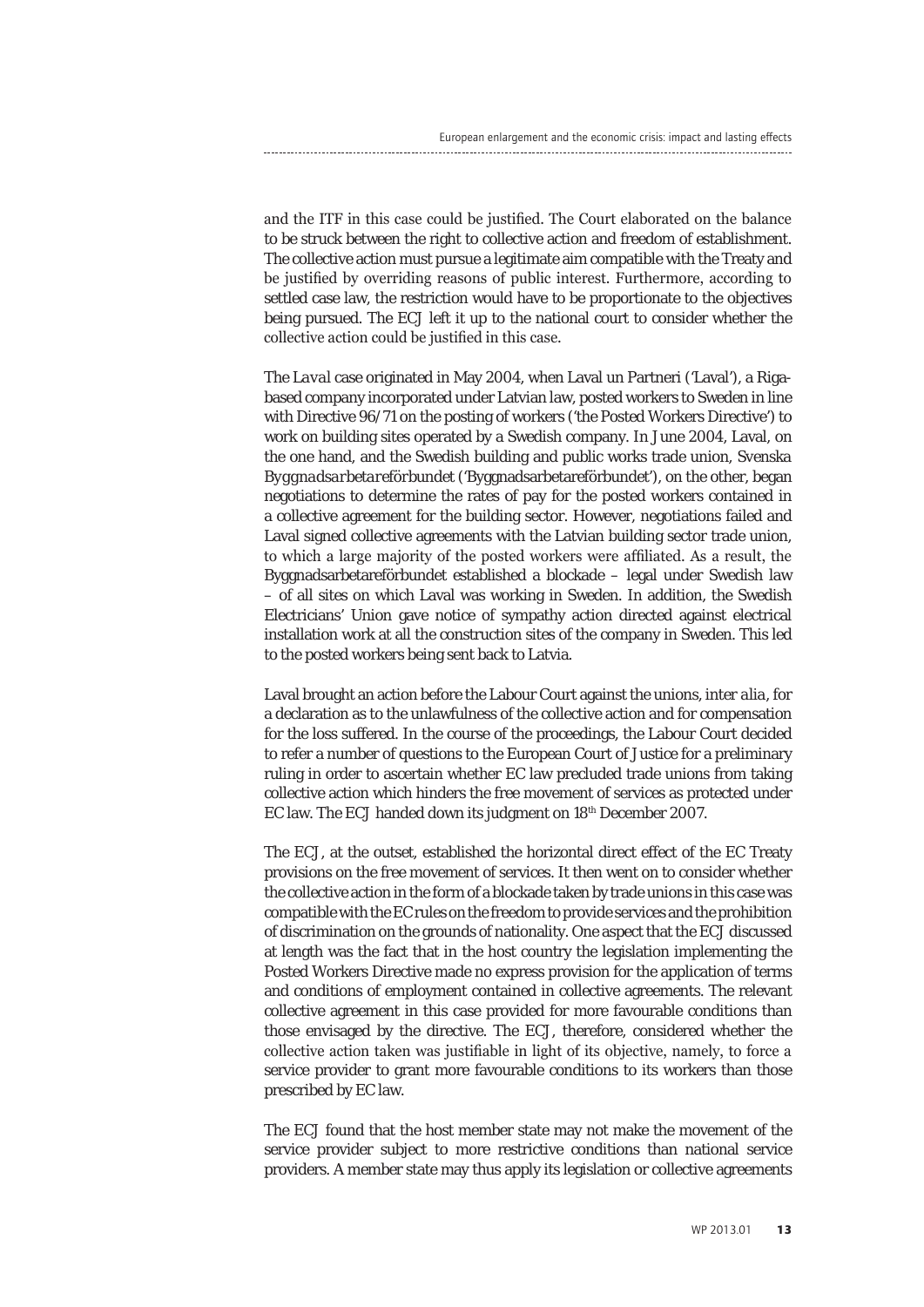to the service provider as long as the application of these rules is appropriate for securing the protection of workers and does not go beyond what is necessary for the attainment of the objective. The Posted Workers Directive lays down a level of minimum protection the exact content of which may be defined by the individual member states. However, the ECJ did not accept the method of implementation of the Posted Workers Directive in Sweden where the applicable rates of pay were negotiated on a case-by-case basis through the social partners, without being supplemented by legislation providing for universal applicability, as this led to a climate of unfair competition between national and posted service providers. In addition, the ECJ pointed out that the right of collective action which may be used to force foreign service providers to sign collective agreements is liable to make the provision of services by those providers more difficult and less attractive in the host member state. The action thus constituted a restriction on the freedom to provide services and was unlawful.

Both judgments have been heavily criticised by labour lawyers and trade unionists across Europe. The cases were referred to the ECJ amidst a climate of fear amongst workers in old member states that the presence on their labour markets of new member state workers whose wage demands are often lower would lead to a race to the bottom. As mentioned above, the social policy of the European Union has traditionally aimed to establish a threshold of rights for workers in the hope of broadly approximating labour standards across the member states and, in turn, eliminating unfair competition. However, a situation of 'disparities in wages and working conditions among the member states, exacerbated by the accession of new member states, has led to challenges which have yet to be accommodated by EU law' (Bercusson 2009: 656). This is coupled with the fact that the 'commitment to harmonisation is in decline and there has been a growing emphasis on promoting a European social model by softer means' (Davies 2006: 85). The *Viking* and Laval judgments did little to alleviate the fear of trade unions that they would be unable to protect their members from the occurrence of social dumping following the European enlargements.

The *Viking* case was eventually settled out of court. However, the *Laval* case returned to the Swedish Labour Court that had referred the question to the ECJ. The Labour Court, in December 2009, applied EC law principles on state liability to private parties in order to find a trade union liable for damages for taking unlawful collective action. This revived the fear amongst labour lawyers and trade unionists that national collective labour law systems and the European Social Model were under threat following the European enlargements. While there is an urgent need for action at a European level to clarify the effects and scope of the ECJ's judgments, little has been forthcoming so far and the ongoing economic crisis seems to have delayed any prospects for action in addition to creating additional problems for the European Social Model.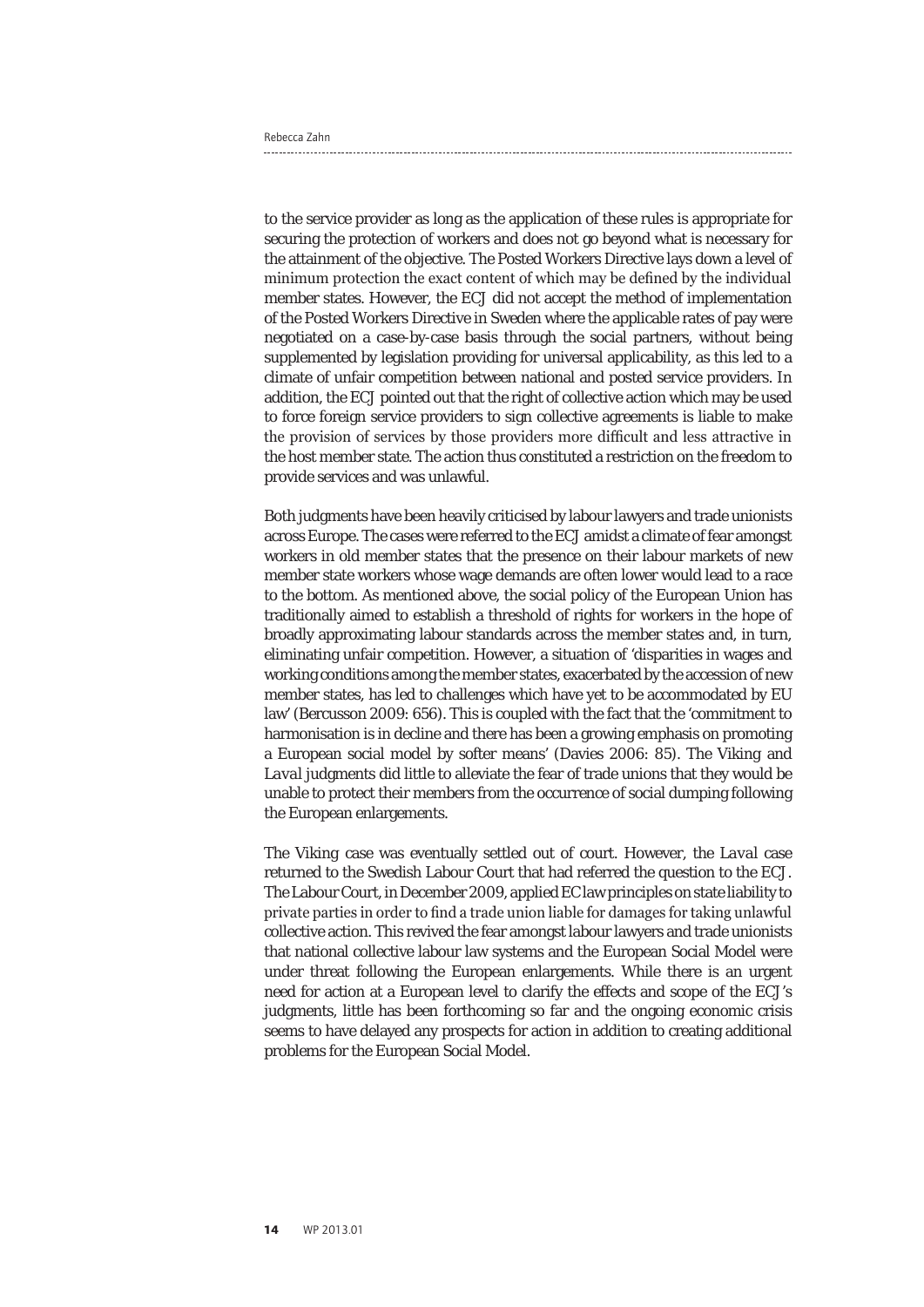#### **3. The effects of the crisis and the need for action**

As one observer (Van Reisen *et al.* 2009: 44) points out, 'increasing financial deregulation and privatisation has put the European Social Model under threat. [...] The economic recession resulting from the crisis further threatens Europe's approach to social welfare.' At a national level, spending cuts to reduce public deficits have entailed a reduction in social, welfare and public services. Continued low growth rates have led to some of the highest levels of unemployment in the EU member states since the Second World War. However, at a European level the response has mainly focussed on recovery plans and rescue packages targeted at the financial sector. The rationale behind such support is that 'state guarantees and recapitalisations will allow banks to make more loans available, thus stimulating an increase in investment, which is expected to create and maintain jobs' (Van Reisen *et al.* 2009: 44). However, this policy has also been criticised by many as ignoring the widening social inequalities which are developing in the member states. There have been calls for the EU to adopt 'measures to integrate those who are excluded from the labour market, invest in social and health services and improve social protection systems' (Van Reisen *et al.* 2009: 44). Although the EU institutions have the competence under the Treaty to adopt minimum standards in the area of labour law and social policy, there has been no talk of adopting hard law mechanisms in order to ease the effects of the crisis. Even within the Open Method of Coordination, initiatives within the social sphere have declined considerably (Pochet 2008). So far, the EU has restricted itself to 'developing guidelines on the design of labour market policies during the crisis' (Commission 2009). Indeed, a summit of EU leaders which was supposed to find a resolution for the growing unemployment problem as a result of the crisis was postponed in order to avoid false promises being made in the run-up to the European Parliament elections in 2009 (Labaki 2009). While a summit was held in February 2010, it focussed mainly on the Greek debt crisis rather than the social issues facing the member states (Illmer 2010).

The EU institutions have also stressed the importance of the Lisbon Strategy and of Europe 2020 in responding to the economic crisis. The Lisbon Strategy, 'the EU's strategy for creating growth and jobs in a sustainable manner' between 2000 and 2010, if adhered to, 'will help recovery by boosting demand and restoring confidence in the European economy' (Employment and Social Affairs 2011). Following the replacement of the Lisbon Strategy with 'Europe 2020', the EU's growth strategy from 2010 until 2020 was meant to have a double purpose: 'it should focus on how to overcome the crisis, and in the medium term, it should define the EU's economic and social model, which is needed in order to face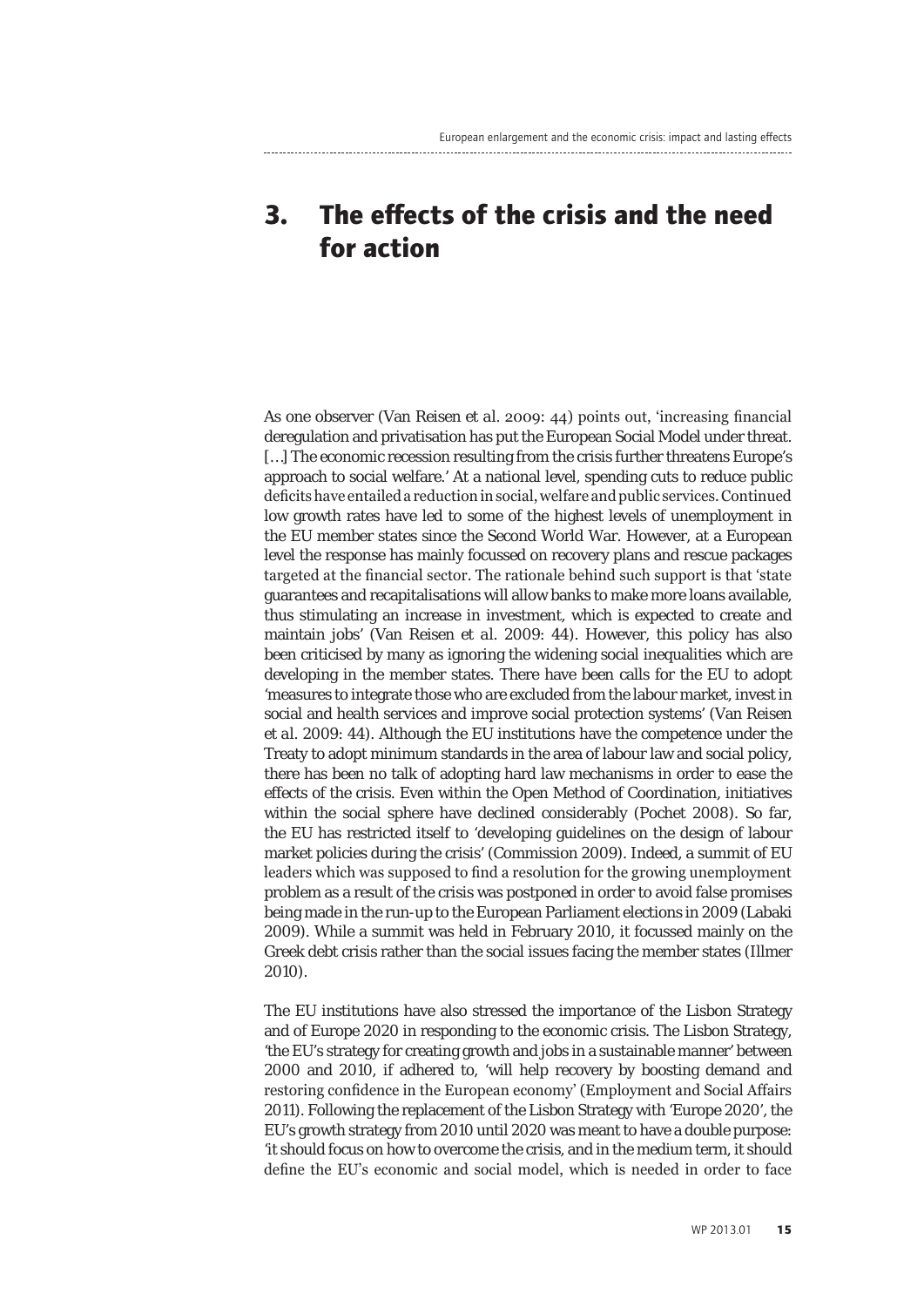| Rebecca Zahn |  |  |
|--------------|--|--|
|              |  |  |

the challenges of globalisation' (Presidency 2010). However, the ambit of the strategy is still unclear.

The European Trade Union Confederation (ETUC 2011) remains sceptical about the EU's social response to the crisis and even goes so far as to suggest that 'the current situation is unfortunately used as an opportunity by those neo-liberals who want our economies to be fully in the hands of the markets, to attack the European social model.' Whether or not the ETUC's assessment of the situation is correct, it certainly seems unfortunate that the EU is not availing itself of its legislative competences to use the crisis in order to strengthen the European Social Model.

Judging by the current lack of initiative at an EU level, it seems that the European Social Model is itself in crisis. There have been almost no hard-law developments since 2002 and even the use of soft-law mechanisms has stalled. While the EU 2020 Strategy sets ambitious targets, little has been forthcoming in the social policy field even though the economic crisis has had a major impact on employment and social welfare across the EU. Obviously, the pressing need at an EU level is to find satisfactory solutions to the banking and eurozone crisis which is placing an enormous strain on national economies, the euro zone and European integration as a whole. However, it is submitted that ignoring the future development of the European Social Model is a very shortsighted strategy. In an enlarged European Union of 27 member states with very diverse social protection levels, economic integration needs to be coupled with a certain level of social integration in order to further European integration. For a long time the European Court of Justice acted as a driver of European social integration. However, its recent decisions in the *Viking* and *Laval* cases have led to a difficult interface between EU free movement law and national labour regulation. The judgments have wide-reaching implications for national social models and action is needed at an EU level to clarify the judgments and their scope within the European Social Model. However, the EU seems to be reluctant to take action in the social sphere, despite such action being necessary to counter the effects of the economic crisis. The impression is thereby given that the EU is at a loss as to the nature and extent of its social identity and how that identity is going to develop.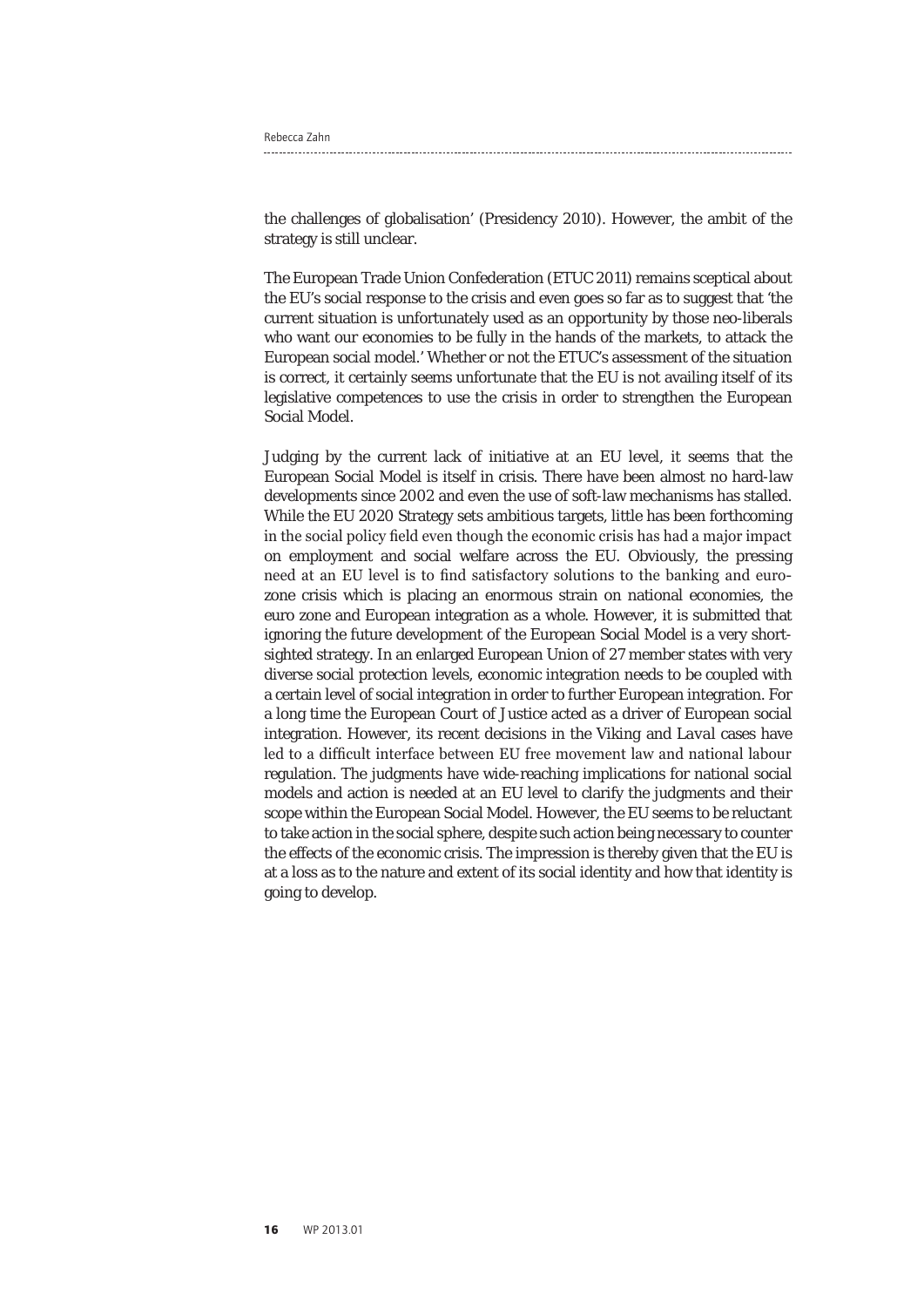## **4. The economic crisis and the consequences of European enlargement**

The lack of initiative at a European level when it comes to social policy is particularly regrettable in light of some of the lasting effects of the recent European enlargements. Despite the imposition of transitional measures restricting the free movement of workers in most member states following the 2004 and 2007 enlargements, unprecedented numbers of workers availed themselves of the right to free movement under the Treaty on the Functioning of the European Union in order to move to another member state. Approximately 70% of migrants from the new member states that acceded in 2004 travelled to the UK and Ireland, and by the end of 2007 such immigrants made up about 1% of the population of the UK (European Integration Consortium 2009). Since the start of the economic crisis, some migrants have left the UK and it was assumed that more would continue to do so if the economy failed to improve. However, a Polish expert on migration disputes this, saying that Polish research indicates the contrary (BBC News 2010). Statistical evidence from a study carried out in 2011 also indicates that few new member state workers from the 2004 accession have left the UK (Holland *et al.* 2011). Even for a 'classic' country of immigration such as the UK, this development which has been descried as 'almost certainly the largest single wave of in-migration […] ever experienced' (Home Office 2007) has had noticeable effects. There have been a number of widely publicised industrial disputes centering on the use of EU workers instead of British workers. The 'British Jobs for British workers' dispute provided the catalyst to a wave of 'protests against the employment of workers from other EU member states on engineering construction projects' (Ryan 2011: 73). In January 2009, workers at Lindsey oil refinery began unofficial strike action in protest against perceived discrimination against British workers. The owners of the refinery had awarded construction of a new unit at the plant to an American company who had sub-contracted part of the work to an Italian company. Workers at Lindsey oil refinery commenced unofficial strike action after learning that the sub-contractor would post its own permanent workforce of foreign nationals (Italians) to the refinery to complete the project rather than employing British workers. This illustrates the feeling, as evidenced by many of the placards bearing the then Prime Minister Gordon Brown's pledge of 'British Jobs for British Workers', that British workers should be accorded preference over foreign nationals, in this case EU workers, in the allocation of employment contracts. The dispute generated a large amount of publicity and illustrated the resentment felt by members of the public about the process of European integration. However, other disputes soon followed, all of which resulted in the replacement of all or part of the EU workforce by local workers.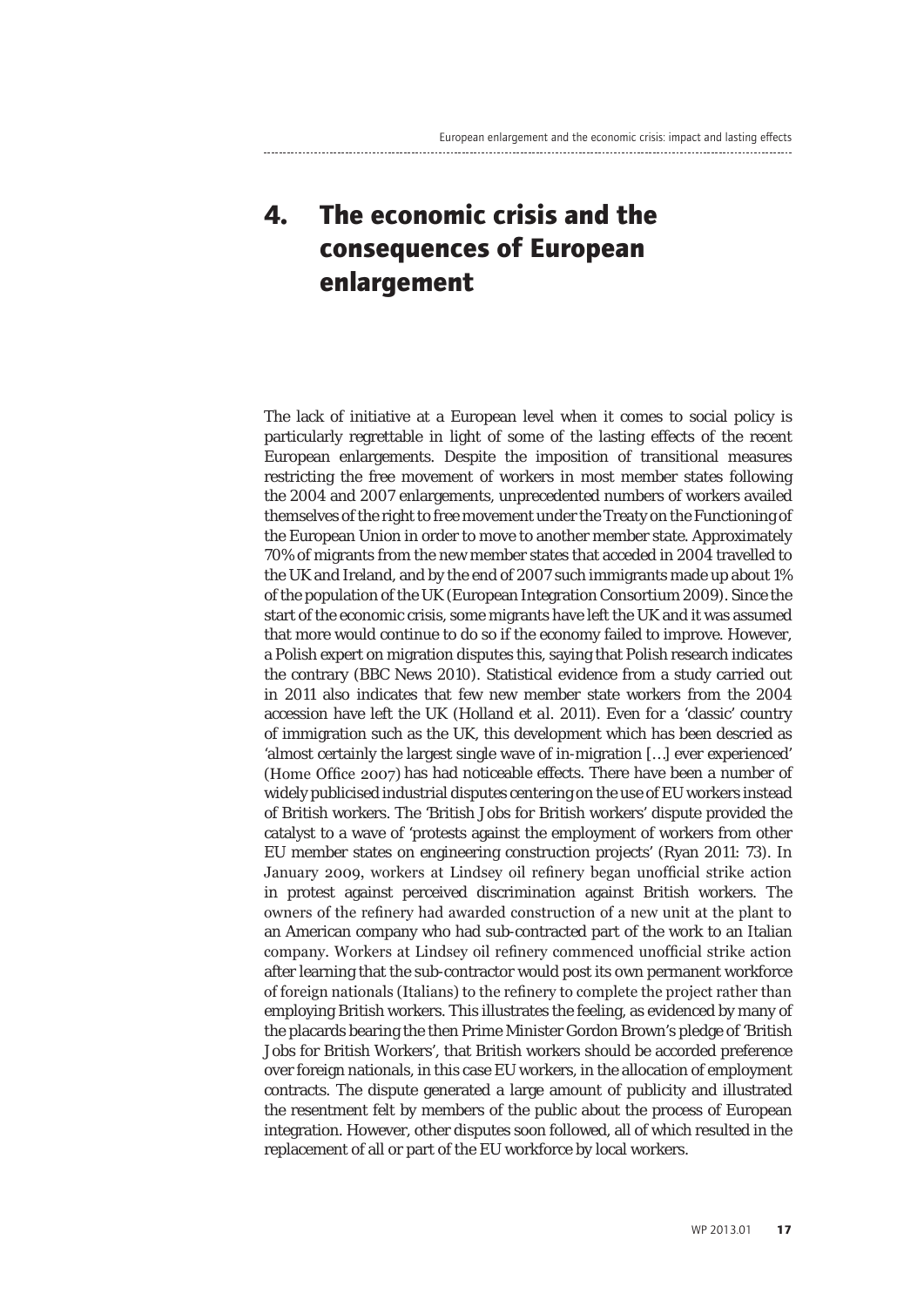The occurrence of such anti-European sentiment following the enlargements was not confined to the UK. In Germany, despite the imposition of transitional measures which were intended to restrict access to the labour market for new member state workers, allegations of wage dumping resulting in the loss of local jobs emerged in sectors like the German meat industry, where there was evidence that service providers from the new member states often paid their workers wages which were well below the rates paid to Germans (Czommer and Worthmann 2005). More recently, a German newspaper reported that the German national train company (Deutsche Bahn) was using workers from the new member states to clear stations and tracks of snow while paying them below the industry standard (Ritter 2010). Even though the transitional measures for those member states which joined the EU in 2004 were lifted in 2011 and the feared large influx of new member state workers never materialised, there is evidence that the enlargements have had a lasting effect on German national politics. This is most clearly enunciated in the debate surrounding the creation of a statutory minimum wage. Under its post-war industrial relations model, pay-rate agreements in Germany were negotiated across entire industries by the social partners and regulated pay for all employees. However, this system has begun to unravel for a number of reasons: first, many employers in former East Germany are not members of the employers' associations who negotiate the pay agreements, so that they do not feel bound by the terms and conditions; secondly, the increase in trade union mergers and the founding of small unions independent of the DGB have blurred the distinctions between industries; and, thirdly, a rival Christian trade union confederation has concluded lower pay agreements than the DGB in some firms. As a result, approximately 25% of workers in former West Germany are no longer covered by a pay-rate agreement and there was a fear that new member state workers would mainly work in areas not covered by a pay-rate agreement.

There has been a long-standing debate in Germany over the benefits and disadvantages of a statutory minimum wage and this gained momentum and strong support from the trade unions in the run-up to the lifting of the transitional measures in 2011. A minimum wage was seen as a mechanism of defence to protect against social dumping by those workers from the new member states who could avail themselves of the free movement provisions under EU law from 2011 onwards. German trade unions initially had great difficulty in supporting the idea of a minimum wage as it implied that collective agreements were no longer sufficient to regulate industrial relations. It also meant that trade unions had to accept state involvement in the sphere of industrial relations, an area where regulation is usually left to the social partners and the courts. However, due to the decline in trade union strength through falling membership numbers and the increase in industries that are not covered by a collective agreement, the trade unions have come to recognise the importance of a statutory minimum wage. The debate surrounding the introduction of a minimum wage is ongoing as the political parties and the social partners cannot agree on the form and rate of the wage. However, there have been calls on the government by representatives of the federal states in the Upper House of Parliament to introduce a legislative proposal as soon as possible and it is likely that the debate will intensify in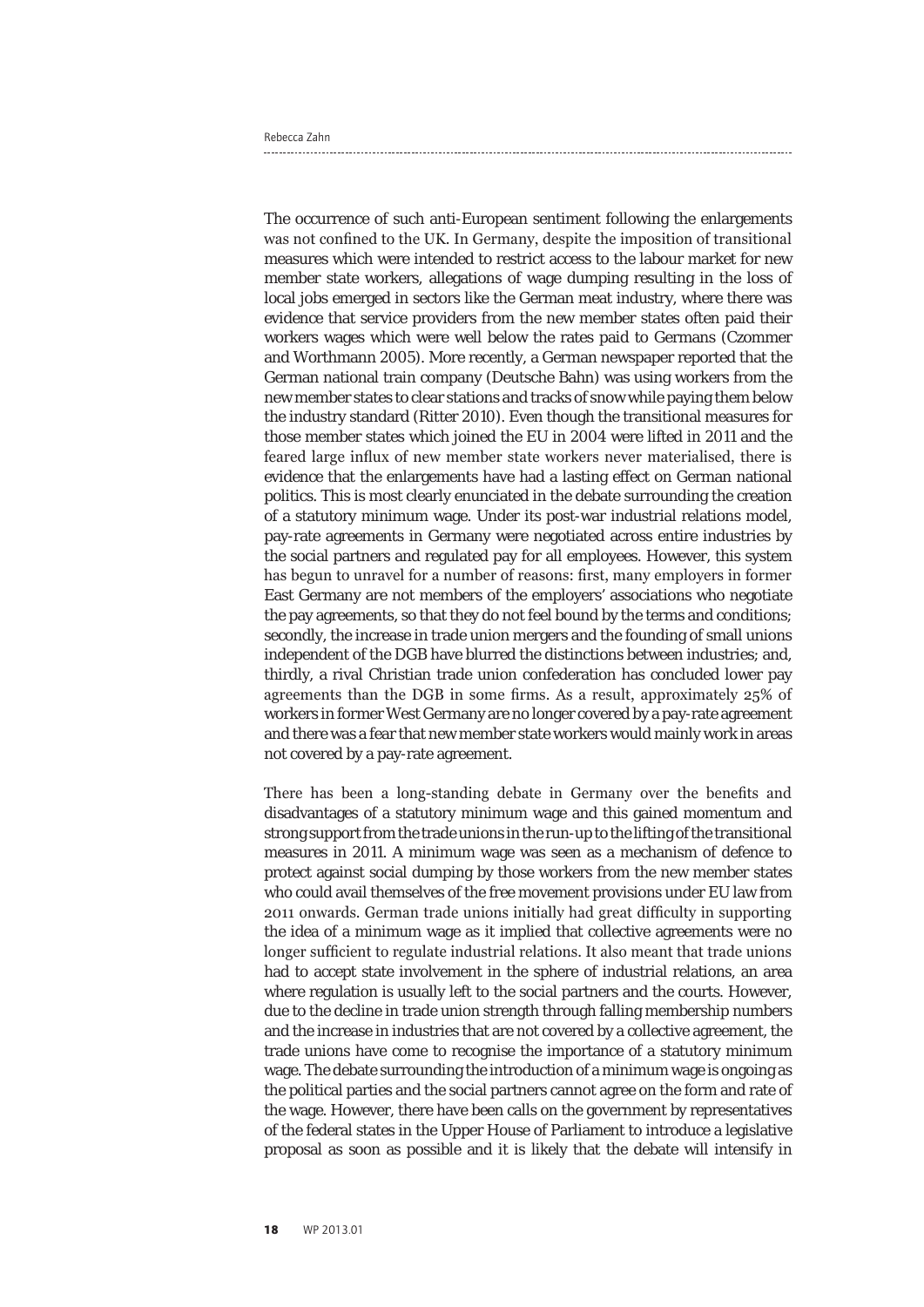the run-up to national elections in 2013. Trade unions certainly expect the introduction of a minimum wage either before or after the next elections.

The ECJ's judgments in *Viking* and particularly *Laval* provide the legal backdrop for the fears that EU workers may be used to undercut the local workforce. There have been repeated calls since 2008 for the European Commission to consider revising the Posted Workers' Directive. After consultation on the problems of implementation of the Directive, the Commission issued a roadmap in 2010 with a view to proposing a legislative initiative to deal with the consequences of the ECJ's case law in the fourth quarter of 2011. At the time of writing, the Employment, Social Policy, Health and Consumer Affairs Council was due to hear the Commission's initial proposal on 17<sup>th</sup> February 2012. Little has been done in the meantime at a European level to calm fears over social dumping in a post-enlargement EU. On the contrary, the Swedish Labour Court's decision in *Laval* added to the uncertainty over the interpretation of the Posted Workers' Directive. Of course, one must bear in mind that the authority of the Labour Court's judgment is restricted to the territory of Sweden. Its adventurous view of the liability of private persons for breaches of EU law is not binding across the European Union. Nonetheless, the judgment has the potential to create problems for trade unions taking collective action in violation of EU law.

The trade union, in taking collective action in *Laval*, had acted in conformity with Swedish Law. Indeed, the Labour Court, before referring questions to the ECJ in September 2005, had, in December 2004, dismissed Laval's application for an interim order requiring that the collective action be brought to an end. Moreover, the Labour Court explicitly recognised in its judgment that there was no provision for the imposition of liability under national law. Nonetheless, once the trade union's actions were later found to be contrary to EU law, the Labour Court established wide-reaching liability and even suggested that the trade unions should have considered whether their actions were compatible with EU law. Such an interpretation is highly problematic and could have serious consequences for industrial relations throughout the EU if trade unions can no longer rely on the protection from legal action by ensuring that collective action is in accordance with national laws. Moreover, this threat to collective action undermines collective bargaining as a whole, as the ability to take collective action is a necessary prerequisite for collective bargaining to function effectively. This was recognised by the European Court of Human Rights in its recent case law<sup>1</sup> and it is regrettable that the Labour Court ignored such concerns.

**<sup>1.</sup>** See *Demir and Baykara v. Turkey* (Application No. 34503/97) and *Enerji Yapi-Yol Sen v. Turkey* (Application No. 68959/01).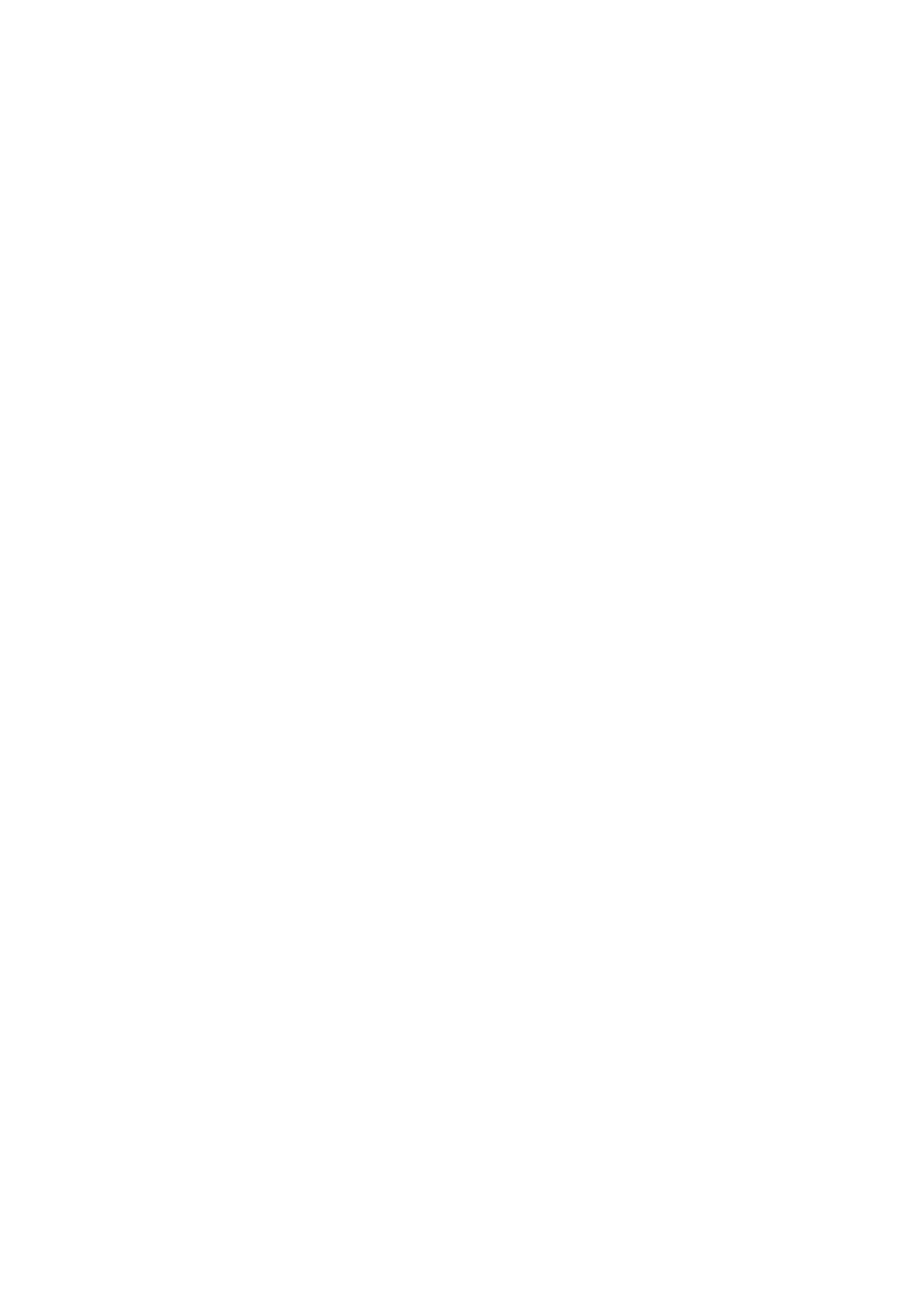#### **5. Conclusion**

The ongoing economic crisis is increasing tensions across the European Union between member states over austerity packages and is exacerbating inequalities between workers. As Vaughan-Whitehead (2011: 52) explains, 'the increasing movements of labour, capital and trade in the enlarged EU […] [create] new situations of wage competition, as illustrated by the *Laval* case and other cases brought before the European Court of Justice.' He (2011: 52) opines that 'these pressures will continue to increase'. The danger is that these pressures which result in, for example, allegations of social dumping by new member state workers, leave people in doubt about the benefits of further European integration following the European enlargements. This in turn threatens the very existence of the European Social Model. Unfortunately, the economic crisis seems to dominate so much of the debate at a European level that necessary social initiatives needed to manage the lasting effects of the European enlargements, such as the revision of the Posted Workers' Directive, have been pushed to one side. However, Vaughan-Whitehead (2011: 54) argues that, for example, 'the European social dialogue at EU level should […] be further strengthened, especially in periods of crisis, precisely to encourage better coordination and interaction of national responses.' Based on this argument, an active European social policy could not only contribute to resolving tensions following the European enlargements but could also relieve the pressures of the economic downturn. Such a policy should not therefore be ignored.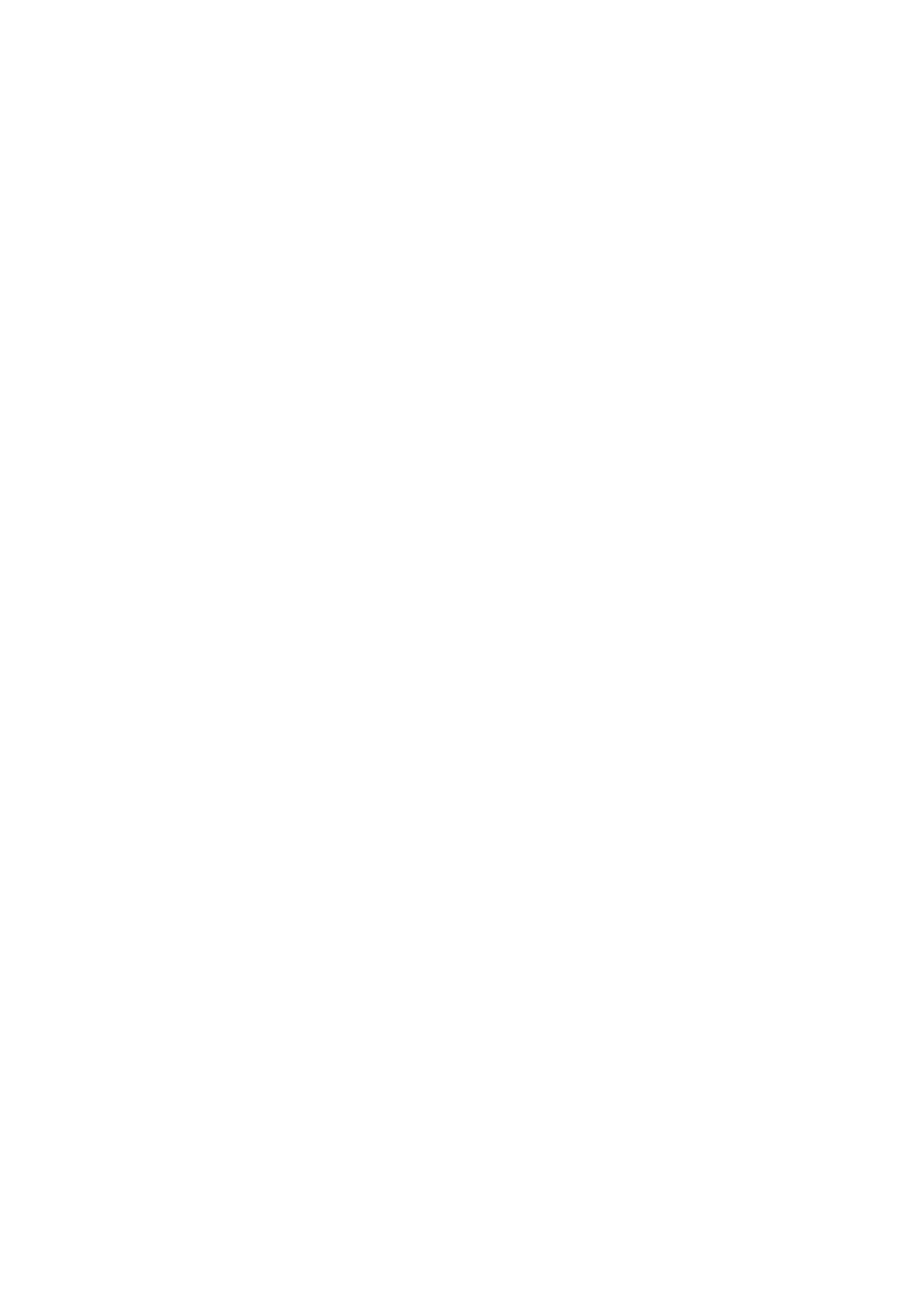#### **References**

Adnett N. and Hardy S. (2005) The European social model: modernisation or evolution?, Cheltenham, Edward Elgar.

Alber J. (2006) Das europäische Sozialmodell und die USA, Leviathan, 34 (2), 208-241. Ashiagbor D. (2004) Soft harmonisation: the Open Method of Coordination in the

European Employment Strategy, European Public Law, 10 (2), 305-332. Barnard C. and Deakin S. (2002) Market access and regulatory competition, in Barnard

C. and Scott J. (eds.) The law of the Single European Market: unpacking the premises, Oxford, Hart Publishing, 197-224.

BBC (2010) Migrant Poles return claim denied, BBC News [Online], 22 January 2010. http://news.bbc.co.uk/1/hi/8473869.stm [Accessed 4 Dec 2012].

Bercusson B. (2009) European labour law, Cambridge, Cambridge University Press. Council of the European Union (2010) Presidency background paper. Follow-up to the informal meeting of ministers of employment and social security, Barcelona, 28 and 29 January 2010.

Czommer L. and Worthmann G. (2005) Von der Baustelle auf den Schlachthof. Zur Übertragbarkeit des Arbeitnehmer-Entsendegesetzes auf die deutsche Fleischbranche, IAT-Report 2005/3, Gelsenkirche, Institut Arbeit und Technik.

Davies A.C.L. (2006) The right to strike versus freedom of establishment in EC Law: the battle commences, Industrial Law Journal, 35 (1), 75-86.

de la Porte C. (2002) Is the Open Method of Coordination appropriate for organising activities at European level in sensitive policy areas?, European Law Journal, 8 (1), 38-58.

Diamantopoulou A. (2003) The European social model: myth or reality? Address at the fringe meeting organised by the European Commission's Representation in the UK within the framework of the Labour Party Conference, Bournemouth, 29 September 2003.

ETUC (2011) ETUC Declaration on the current economic situation adopted by the Executive Committee on 19-20 October 2011 [Online].

http://www.etuc.org/a/9124 [Accessed 4 Dec 2012].

European Commission (2002) Communication from the Commission. European benchmarks in education and training: follow-up to the Lisbon European Council, COM(2002) 629 final, 20 November 2002.

European Commission (2005) Communication to the Spring European Council. Working together for growth and jobs: a new start for the Lisbon Strategy, COM(2005) 24 final, 2 February 2005.

European Commission (2009) Economic crisis in Europe: causes, consequences and responses, Luxembourg, Publications Office of the European Union.

European Commission (2011) Employment and Social Affairs. Keeping up with the pace of change [Online]. http://europa.eu/pol/socio/index\_en.htm [Accessed 4 Dec 2012].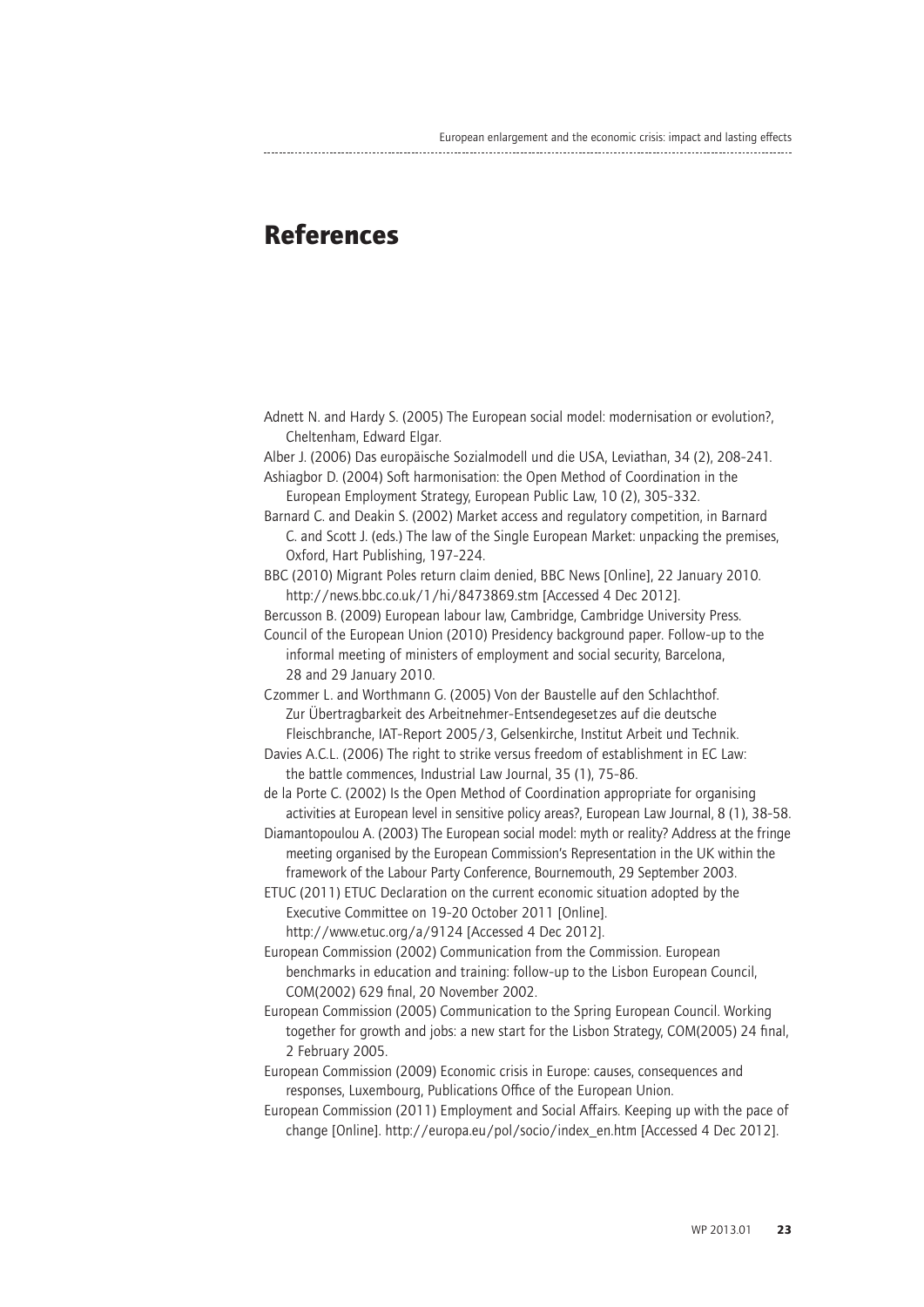| European Integration Consortium (2009) Labour mobility within the EU in the context of |  |
|----------------------------------------------------------------------------------------|--|
| enlargement and the functioning of the transitional arrangements, Nuremberg.           |  |

Holland D. *et al.* (2011) Labour mobility within the EU – The impact of enlargement and transitional arrangements. Final report, London, National Institute of Economic and Social research.

Hatzopoulos V. (2007) Why the Open Method of Coordination is bad for you: a letter to the EU, European Law Journal, 13 (3), 309-342.

Home Office (2007) Accession monitoring report A8 countries: May 2004 – June 2007, London, Home Office, Border and Immigration Agency.

Illmer A. (2010) EU leaders hold summit to tackle unemployment, crisis in Greece, Deutsche Welle [Online], 11 Februrary 2010.

 http://www.dw.de/eu-leaders-hold-summit-to-tackle-unemployment-crisis-ingreece/a-5237406 [Accessed 4 Dec 2012].

Labaki M. (2009) Exit le sommet sur l'emploi, Le Soir, 21 March 2009.

Marginson P. (2006) Europeanisation and regime competition: industrial relations and EU enlargement, Industrielle Beziehungen, 13 (2), 97-117.

Paulo S. (2011) Europe and the global financial crisis: taking stock of the EU's policy response, Paris, Fondation Robert Schumann.

Pochet P. (2008) Social Europe: does hard law still have a role to play?, European Economic and Employment Policy Brief 2-2008, Brussels, ETUI

Ritter U. (2010) Unsaubere Winterdienste – Osteuropäer schippen für Hungerlöhne auf Bahnhöfen Schnee und reinigen Züge der Deutschen Bahn, Süddeutsche Zeitung, 16 and 17 January 2010.

Rodriguez M.-J. and Telo M. (eds.) (2004) Vers une société européenne de la connaissance : la stratégie de Lisbonne (2000-2010), Bruxelles, Éditions de l'Université de Bruxelles.

Ryan B. (2011) Transnationalism and labour law: the "British jobs" protests of 2009, in Moreau M.-A. (ed.) Before and after the economic crisis: what implications for the "European Social Model"?, Cheltenham, Edward Elgar, 72-88.

Scott J. and Trubek D. (2002) Mind the gap: law and new approaches to governance in the European Union, European Law Journal, 8 (1), 1-18.

Van Reisen M., Stocker S. and Vogiazides L. (2009) Europe's response to the global financial crisis [Online]. http://www.socialwatch.org/node/815 [Accessed 4 Dec 2012].

Vaughan-Whitehead D. (2003) EU enlargement versus social Europe? The uncertain future of the European social model, Cheltenham, Edward Elgar.

Vaughan-Whitehead D. (2011) Inequalities before and after the crisis: what lessons for social Europe?, in Moreau M.-A. (ed.) Before and after the economic crisis: what implications for the "European Social Model", Cheltenham, Edward Elgar, 40-57.